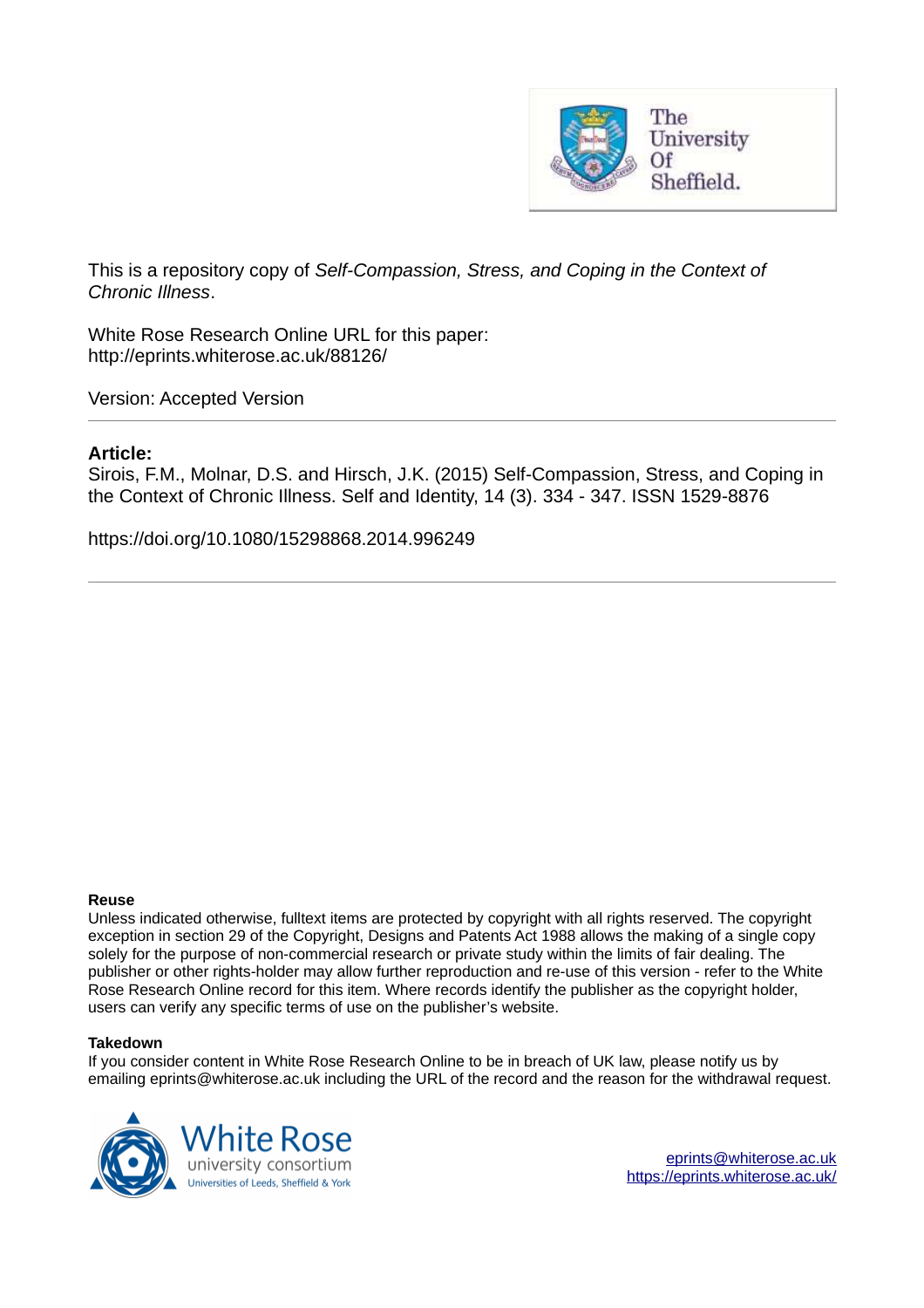## RUNNING HEAD: Self-compassion and Coping

## **Please cite as:**

Sirois, F. M., Molnar, D. S., & Hirsch, J. K. (in press). Self-compassion, stress and coping in the context of chronic Illness*. Self and Identity*.

Self-compassion, Stress, and Coping in the Context of Chronic Illness

Fuschia M. Sirois, BSc, PhD<sup>1,2</sup>

Danielle S. Molnar, Ph.D.<sup>3</sup>

Jameson K. Hirsch,  $PhD<sup>4</sup>$ 

<sup>1</sup>Health and Well-being Laboratory, Department of Psychology, Bishop's University, 2600

College St., Sherbrooke, Quebec, Canada

<sup>2</sup>Centre de recherche sur le vieillissement, Sherbrooke, Quebec, Canada

<sup>3</sup>Department of Psychology, Brock University, St. Catharines, Ontario, Canada

<sup>4</sup>Laboratory of Rural Psychological and Physical Health, Department of Psychology, East

Tennessee State University, USA

Correspondence concerning this article should be addressed to Fuschia M. Sirois, PhD, Department of Psychology, Bishop's University, 2600 College St., Sherbrooke, Quebec, Canada J1M 1Z7, Email: fsirois@ubishops.ca

Preparation of this manuscript was supported by a Canada Research Chair awarded to the first author.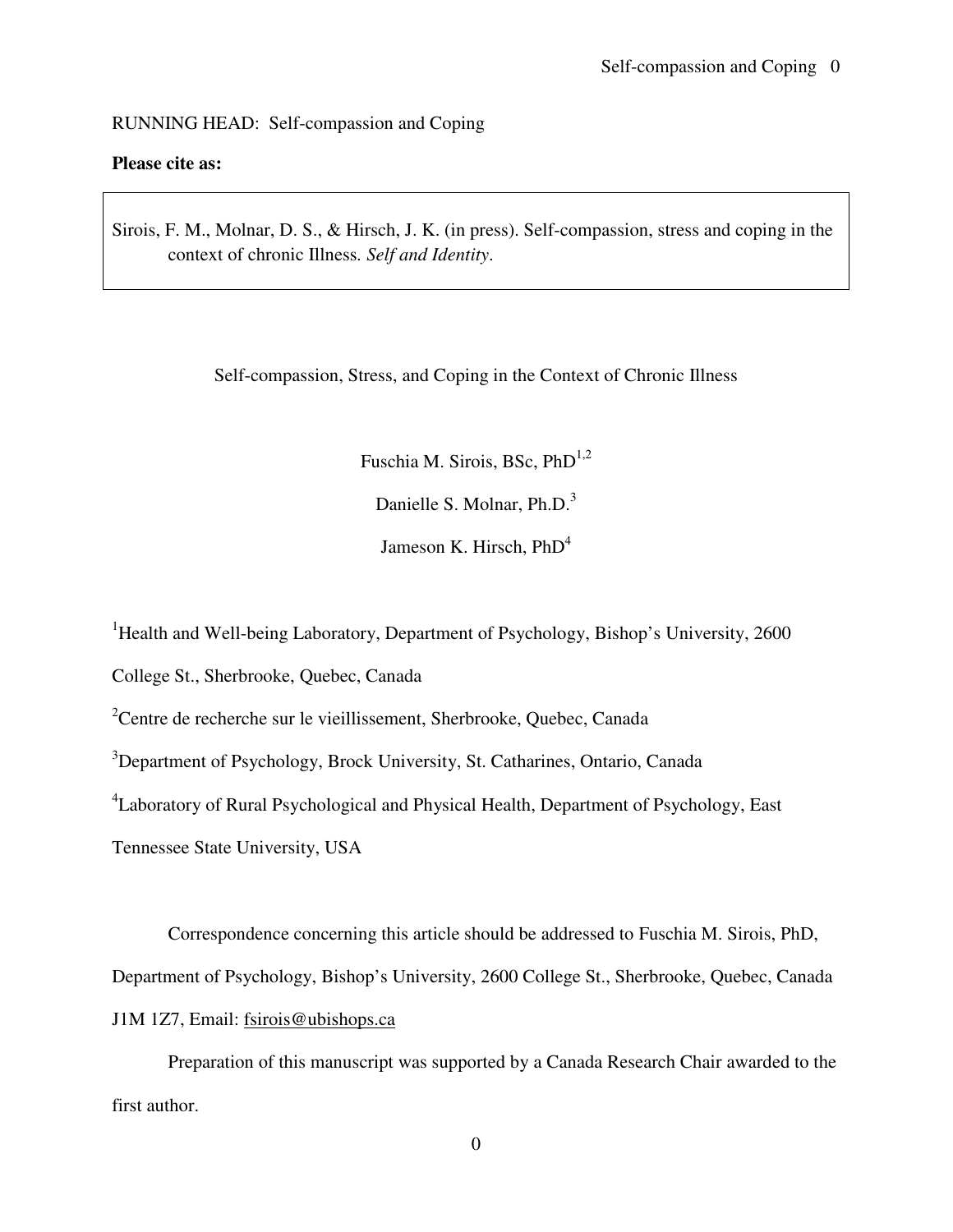## **Abstract**

A recent review suggested that self-compassion promotes use of adaptive rather than maladaptive coping. Less is known about how self-compassion is linked to stress and coping in the context of a chronic stressor. Across two primarily female chronic illness samples, inflammatory bowel disease ( $N = 155$ ) and arthritis ( $N = 164$ ), a model linking self-compassion to lower stress through coping styles and coping efficacy was tested. Path analyses revealed significant indirect effects for adaptive coping styles (active, positive reframing, and acceptance), and negatively for maladaptive coping styles (behavioral disengagement and self-blame) in both samples. Findings suggest that the relative balance of adaptive and maladaptive coping strategies used by self-compassionate people is associated with better coping outcomes in the context of chronic illness.

**Key words:** self-compassion; coping; stress; coping efficacy; chronic illness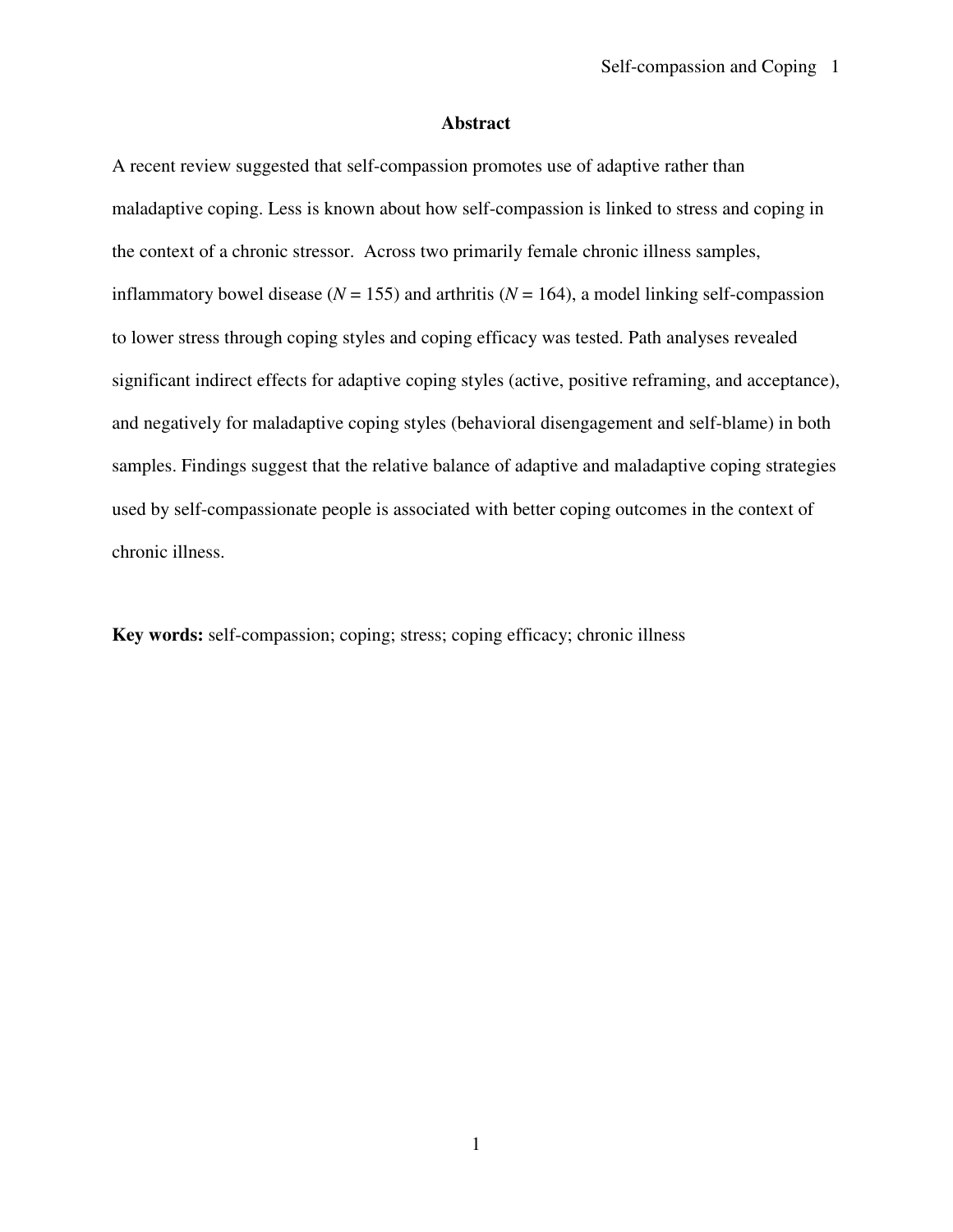## **Introduction**

Whether considered a momentary mindset or an enduring tendency, self-compassion is increasingly being recognized as an important quality for reducing stress. Self-compassion has been defined as a positive self-view that involves relating to oneself with kindness and acceptance in times of failure and difficulty (Neff, 2003b). A growing body of research has documented that self-compassion is linked to lower levels of perceived stress (Neely, Schallert, Mohammed, Roberts, & Chen, 2009; Sirois, 2014), and increased resilience in the face of stressful situations (Neff, Kirkpatrick, & Rude, 2007), including chronic illness (Brion, Leary, & Drabkin, 2014). In a recent theoretical review, Allen and Leary (2010) posited that selfcompassionate people may experience lower stress because of their use of effective coping strategies, but found limited and mixed support for the hypothesis that people high in selfcompassion prefer and use more adaptive, problem-focused coping styles and less maladaptive coping styles. Yet, there is little research on self-compassion, stress and coping in the context of an ongoing chronic stressor such as chronic disease. Thus, it is unknown if the coping styles identified by Allen and Leary (2010) relate to self-compassion in this context. Understanding the potential of self-compassion for adaptive coping and therefore reducing stress in individuals with chronic disease, and especially chronic inflammatory disease, is an important goal in light of recent evidence highlighting the role of stress in the progression and exacerbation of inflammatory conditions (Cohen et al., 2012). In this study we aimed to address these issues and gaps in the research by testing the relations among self-compassion, adaptive and maladaptive coping styles, coping efficacy, and stress across two chronic illness groups.

## **Self-compassion, Coping and Stress**

Self-compassion, as conceptualized by Neff (2003b), is comprised of three key features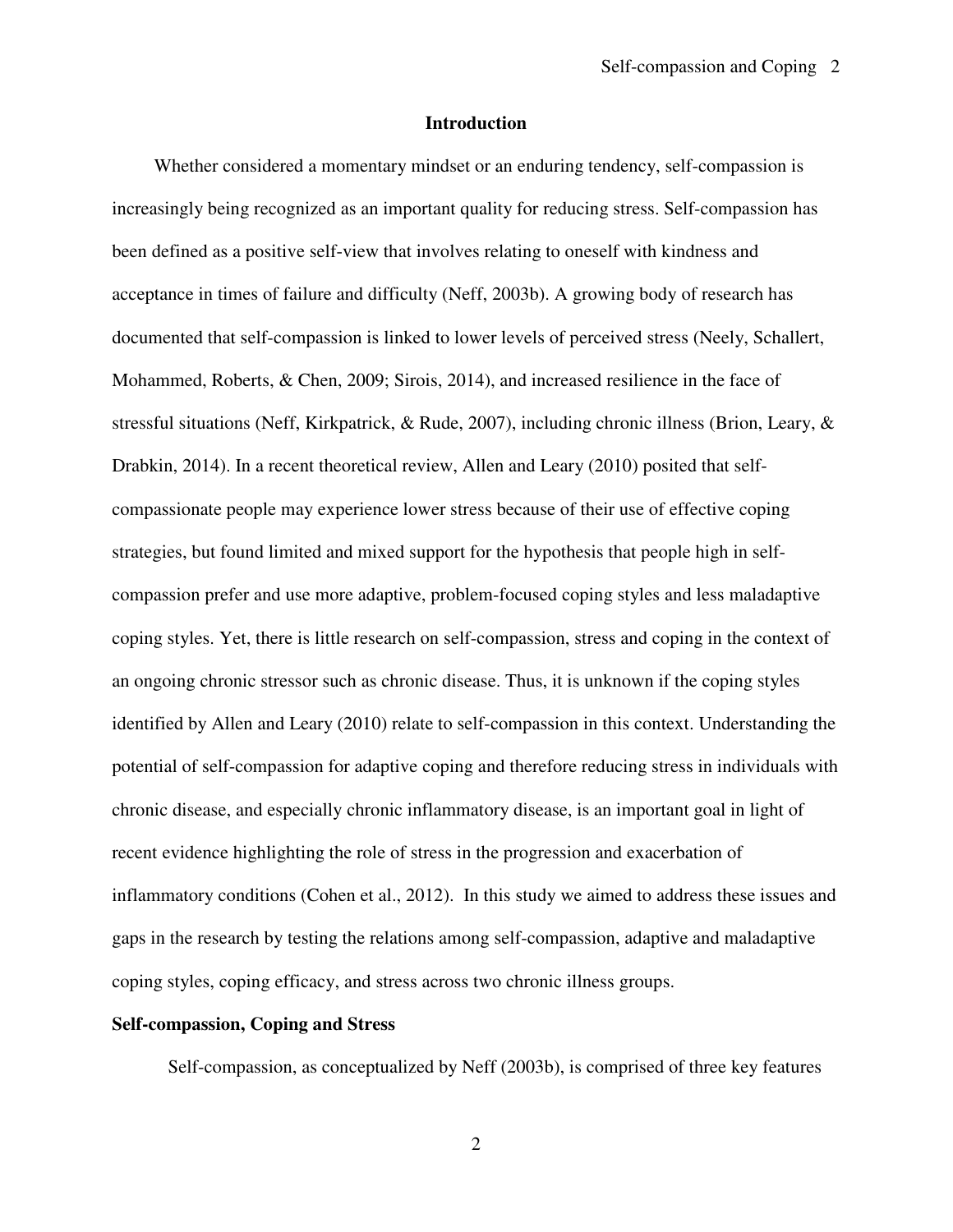that may account for why self-compassionate people are able to successfully cope with stressful life circumstances. Self-kindness refers to a capacity to treat oneself with kindness and compassion rather than criticism or harsh self-judgment during challenging circumstances. Common humanity involves recognizing that painful and difficult experiences are part of the human condition rather than feeling isolated in one's suffering. Mindfulness involves taking a balanced perspective of one's emotions, particularly negative emotional states, rather than becoming over-identified and embroiled within these negative states (e.g., sadness, guilt, anger). Together, these three qualities are proposed to reduce stress by helping individuals self-regulate the negative emotions that can arise from unexpected and/or uncontrollable events (Neff et al., 2007). In such instances, blaming events on one's own actions or failings can cyclically contribute to additional stress and impede healthy adjustment (Sirois, Davis, & Morgan, 2006). Thus, self-compassion may ameliorate stress by reducing coping that fosters negative emotional responses to stressors, and by promoting coping via adaptive behavioral or appraisal-based responses to stressors.

 This view is consistent with appraisal-based models of coping and stress which emphasize the transactional nature of stress. Lazarus and Folkman's (1984) cognitive transaction model of stress highlights the central role of the individuals' cognitive and behavioral responses in exacerbating or attenuating the stress response. Adaptive coping responses are those which successfully remove or reduce the stressor by cognitively changing its appraisal, or by making direct behavioral changes (Lazarus & Folkman, 1984). Thus, self-compassionate people may appraise stressors in a way that frames them as less negative and threatening, allowing them to engage in effective behavioral responses to reduce the stressor because their self-regulatory resources are not monopolized by the negative self-evaluations and mood that often arise in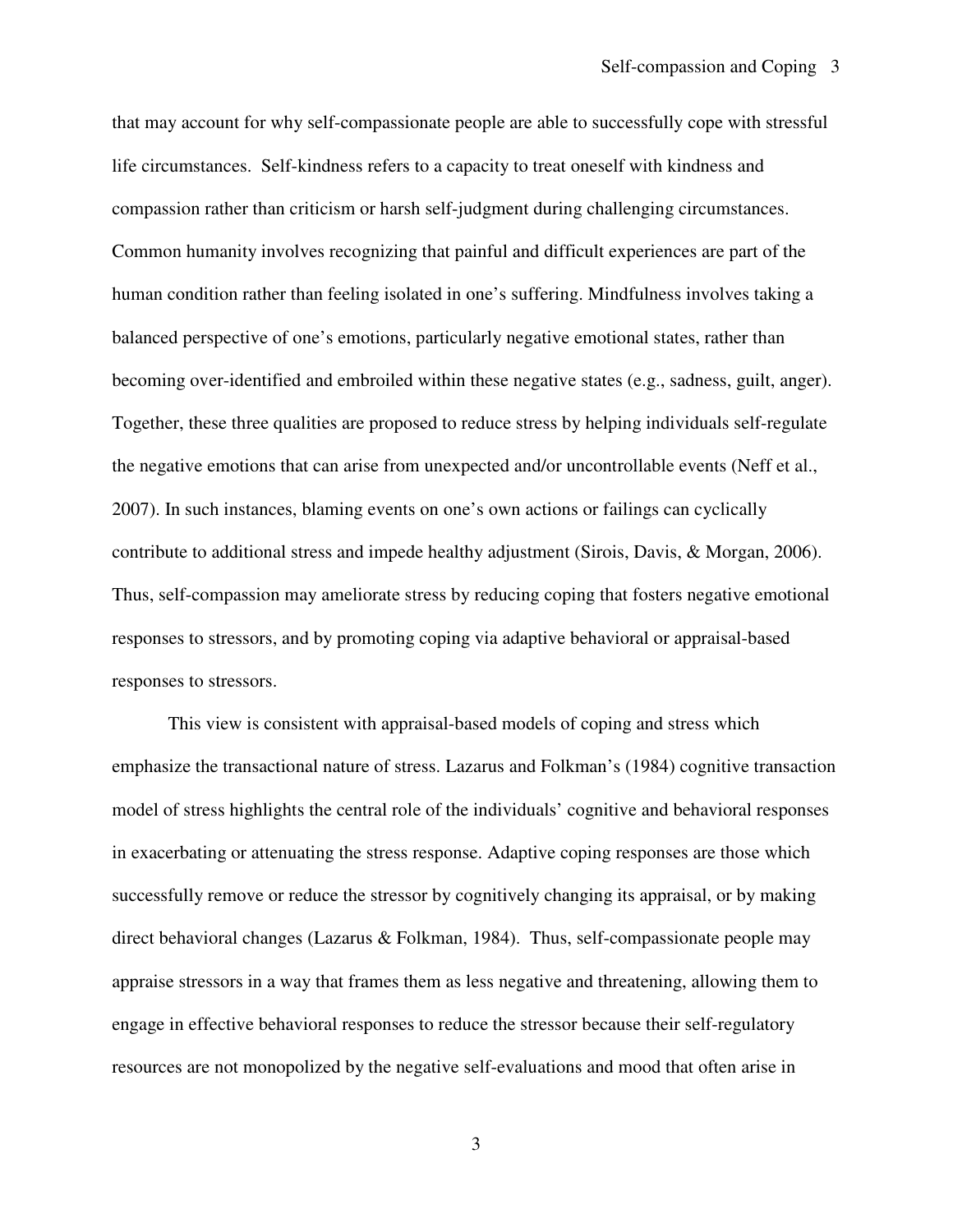response to a stressful event (Sirois, Kitner, & Hirsch, in press; Terry & Leary, 2011).

 Allen and Leary's (2010) review of the evidence linking self-compassion to coping support this view. Using Skinner et al's (2003) taxonomy of coping as a conceptual lens they examined whether self-compassionate people were more likely to use adaptive coping strategies and less likely to use maladaptive coping strategies. Specific adaptive coping strategies reviewed were positive cognitive restructuring (e.g., reframing stressful events in a positive light), problem-solving (e.g., planning and taking active steps to deal with a stressor), supportseeking (e.g., turning to others for support), distraction (e.g., reading or engaging in other distracting activities), whereas escape-avoidance coping strategies (e.g., cognitively or behaviorally disengaging from the stressor) were the less adaptive coping strategies reviewed. Overall, self-compassionate people were more likely to use positive cognitive restructuring, and less likely to use escape-avoidance coping strategies. Evidence for links to problem-solving was mixed. Some studies found links between self-compassion and active coping, planning and seeking instrumental support, and others did not; further, there was little evidence for links with seeking emotional support and distraction coping (Allen & Leary, 2010). They concluded that more research was needed to better understand how self-compassionate people handle stressors.

#### **Self-compassion and Coping with Chronic Illness**

 An important consideration missing from this preliminary theory and research on selfcompassion and coping is whether these associations are relevant for dealing with chronic daily stressors, such as a chronic and functionally limiting illness. There is mounting evidence that ineffective management of stress in this context can negatively impact psychological and physical well-being (Evers et al., 2013; Maunder & Levenstein, 2008). This may be especially true for chronic inflammatory health conditions such as arthritis and inflammatory bowel disease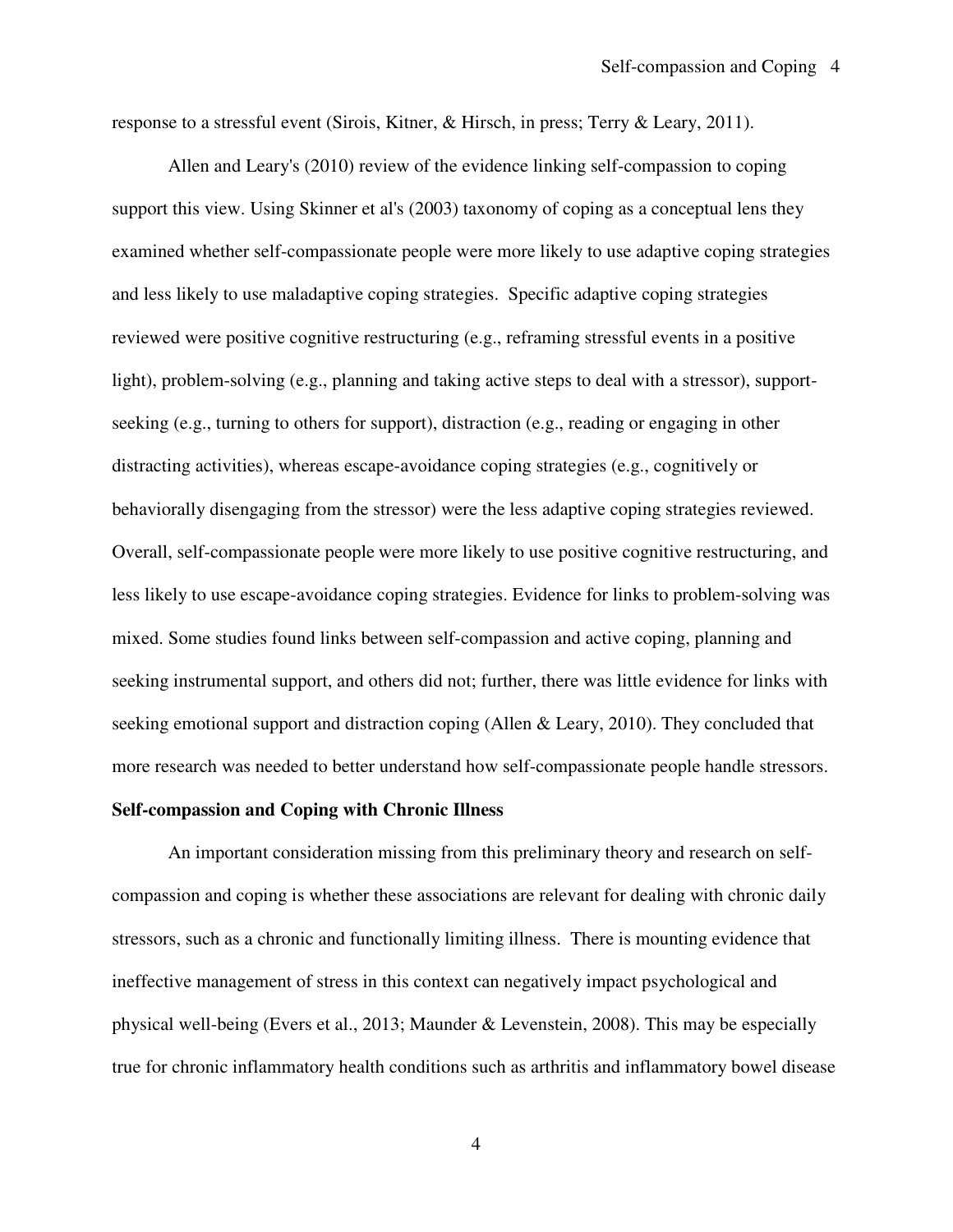(IBD) as stress can exacerbate inflammatory processes (Cohen et al., 2012).

 The coping styles linked to self-compassion, as suggested by Allen and Leary (2010), may differentially impact the stress perceived by individuals with IBD and arthritis. Among patients with IBD, problem-focused and active coping strategies such as planning and instrumental support seeking are associated with better psychological outcomes (Graff et al., 2009; McCombie, Mulder, & Gearry, 2013), whereas use of passive coping strategies are linked to worse outcomes (Jones, Wessinger, & Crowell, 2006). In patients with arthritis approach coping is linked to better psychological outcomes such as life satisfaction and lower psychological distress and depression (Treharne, Lyons, Booth, & Kitas, 2007; Vriezekolk, van Lankveld, Geenen, & van den Ende, 2011). In contrast, escape-avoidance coping is associated with poor outcomes including psychiatric distress (Jones et al., 2006), helplessness and less illness acceptance (Voth & Sirois, 2009) in patients with IBD, and psychological distress in patients with arthritis (Ramjeet, Smith, & Adams, 2008; Vriezekolk et al., 2011). Evidence is limited for positive reappraisals. Optimistic beliefs are linked to better adjustment outcomes in people with arthritis (Fournier, de Ridder, & Bensing, 2002). Similarly, acceptance, predicts better adjustment in both IBD (Voth & Sirois, 2009) and arthritis (Pinto-Gouveia, Costa, & Marôco, 2013). But, in the context of chronic illness distraction coping is not maladaptive as Allen and Leary (2010) suggest, but adaptive (Compas, Jaser, Dunn, & Rodriguez, 2012). For this reason it was not examined. Because evidence is mixed regarding whether emotion-focused coping strategies, including emotional support seeking, are associated with better or poorer adjustment in individuals with chronic illness (McCombie et al., 2013; Pellissier, Dantzer, Canini, Mathieu, & Bonaz, 2010; Schussler, 1992), we did not examine these strategies.

Self-blame is a coping strategy that may be very salient for understanding how self-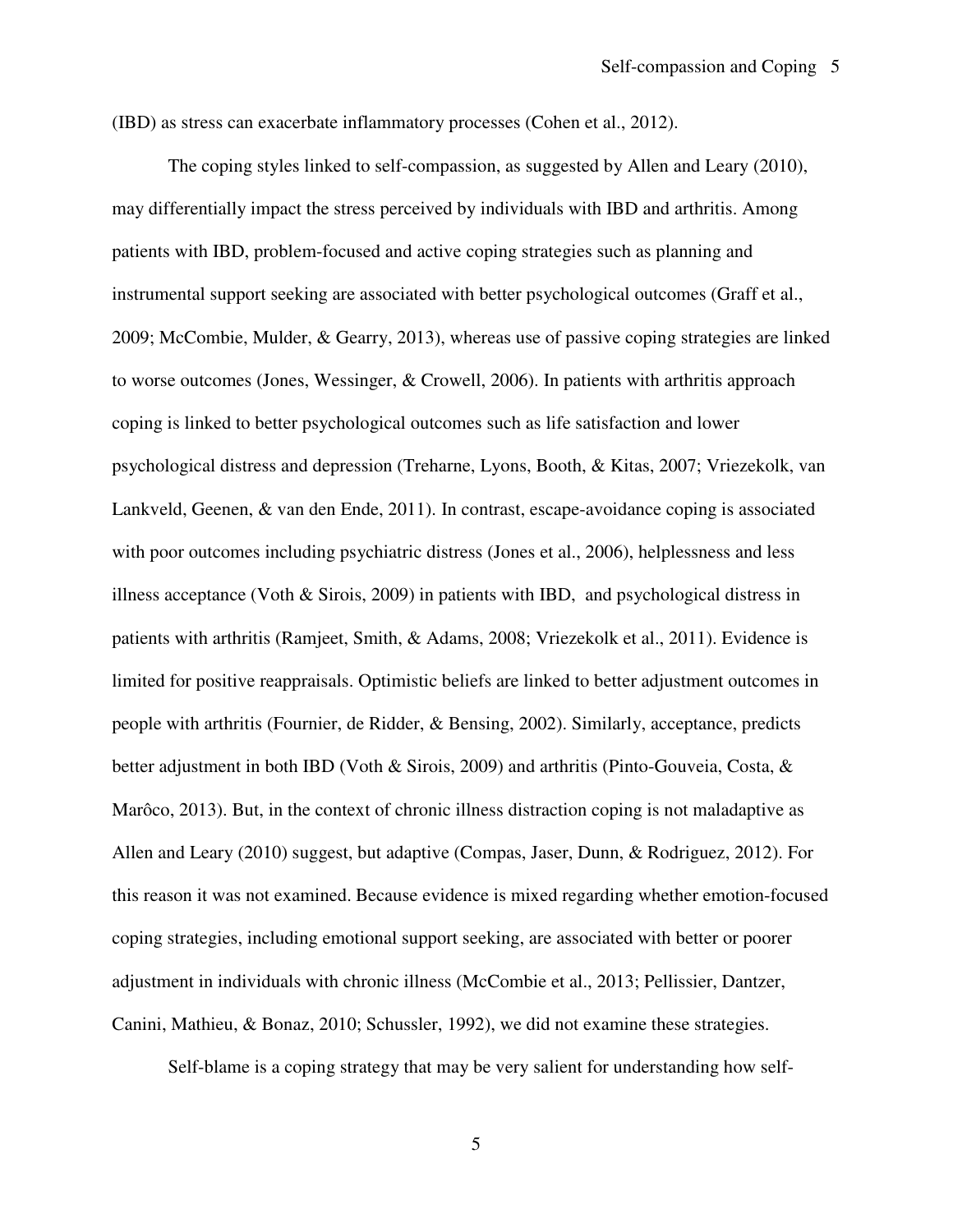compassion relates to adjustment in people with chronic illness. In the context of chronic illness, self-blame is associated with poor adjustment to chronic tinnitus (Sirois et al., 2006), and is linked to poor psychological well-being in patients with IBD (Voth & Sirois, 2009). Given that self-compassionate individuals treat themselves with kindness rather than harsh self-judgment in the face of a stressor, we expect that self-compassion will be negatively related to self-blame coping.

 Individuals with chronic illness face a variety of daily and ongoing stressors, including pain and functional limitations, which can require using different coping strategies depending on the demand (Gignac, Cott, & Badley, 2000). Successful management of stress therefore relies less on the use of a single coping strategy, and more on the effectiveness of a set of coping strategies. Coping efficacy, appraisals of how successfully one is coping with an illness-related stressor (Gignac et al., 2000), is one way to capture the degree to which a set of coping strategies are effective for managing stress in the context of chronic illness. For example, in a study of older adults with arthritis, higher coping efficacy was associated with less feelings of helplessness, dependence, and emotional reactivity (Gignac et al., 2000). In individuals with IBD, greater use of denial and behavioral disengagement coping is associated with lower coping efficacy (Voth & Sirois, 2009). Given the proposed links between self-compassion and the use of adaptive coping strategies outlined by Terry and Leary (2010), it is reasonable to expect that selfcompassionate people with chronic illness would use a diverse set of coping strategies that would promote feeling that they are coping successfully with their illness, and in turn perceive less stress.

## **The Present Study**

The current study aimed to test and extend theory and research on self-compassion,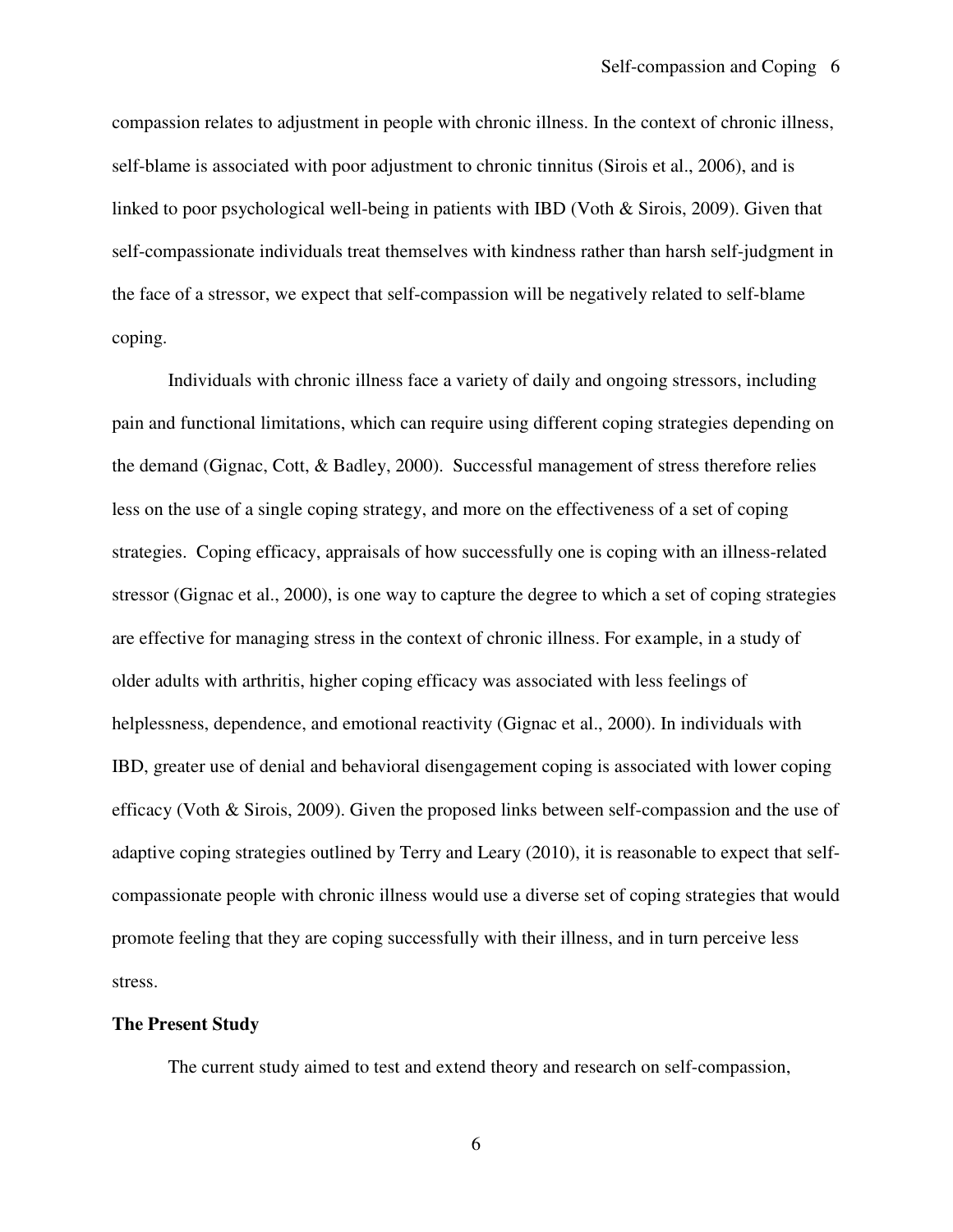coping and stress by examining their associations in individuals with IBD and arthritis. Consistent with previous research with healthy samples (Allen & Leary, 2010; Sirois, 2014), we hypothesized that self-compassion would relate to using effective coping strategies and lower perceived stress. We also expected that self-compassion would be positively linked to the adaptive coping strategies, and negatively linked to the maladaptive coping strategies noted by Allen and Leary (2010). We therefore examined a select set of coping strategies theorized to be linked to self-compassion, and that research indicated a potential benefit for those with chronic illness: problem solving coping (planning, instrumental support seeking, and active coping) and positive cognitive restructuring (positive reframing and acceptance), and maladaptive coping styles including escape avoidance coping (denial and behavioral disengagement) and self-blame.

Previous research has not directly examined the role of coping strategies with respect to stress among self-compassionate people. We therefore tested the efficacy of the coping strategies used by self-compassionate individuals and their associations with lower stress by examining the relative balance of adaptive and maladaptive coping strategies across the two illness groups using path analysis (see Figure 1). We posited that self-compassionate individuals in both samples would use a more adaptive set of coping strategies, which in turn would be associated with higher coping efficacy and, subsequently, would be associated with lower levels of stress.

## **Method**

## **Participants and Procedure**

 The data analyzed for this study was collected as a six-month follow-up to a study on self-perceptions and adjustment to illness among two chronic illness samples – individuals with any form of arthritis, and individuals with inflammatory bowel disease (IBD). Individuals who self-reported being medically diagnosed with either arthritis or IBD were eligible to participate; individuals with a IBS, a related but distinct condition, were not eligible. Following clearance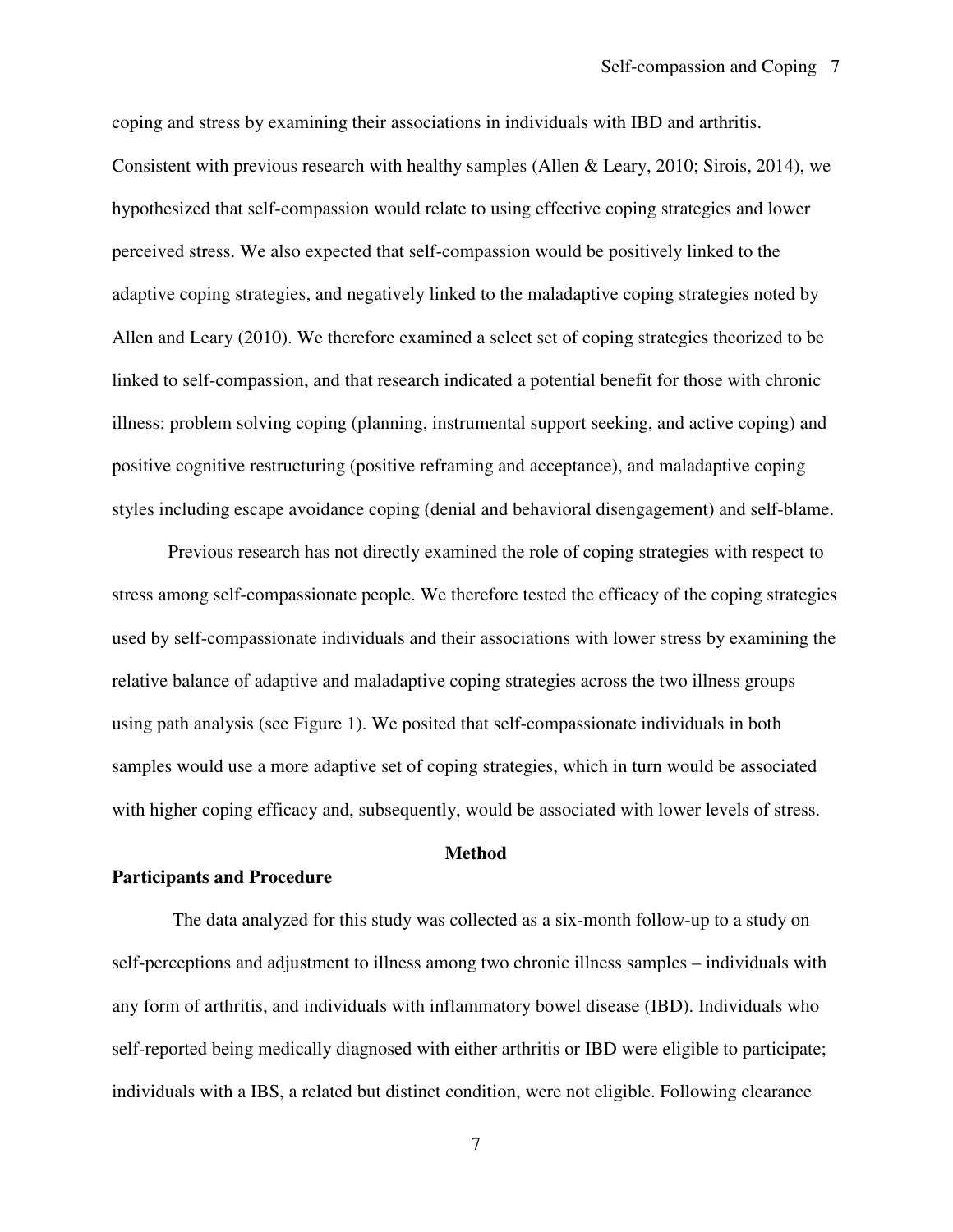from the university research ethics board, participants were recruited via study notices placed in the community, on electronic support groups for people with arthritis and IBD, on the Arthritis Society research web page, and in the newsletter of the Crohn's and Colitis Foundation of Canada. The web page for each illness group directed participants to the corresponding online survey, housed on a secure university server. The Time 1 participation involved completing an online survey; there was no intervention involved. Participants consented to participate by clicking an "I agree" button on the online consent form, and were given the option to enter a drawing for a gift certificate to an online bookstore.

A total of 325 people (170 with arthritis and 155 with IBD) completed the online survey at Time 2. Only 39.8% of the Time 1 participants with arthritis, and 36.2% of the Time 1 participants with IBD completed the Time 2 survey. Although participants were from a variety of locations around the world, the majority in both illness groups were from North America. Table 1 presents the complete demographic characteristics of the two illness samples. Both samples were predominantly female and White. Among those with a self-reported diagnosis of any type of arthritis, rheumatoid arthritis  $(42.9%)$  and osteoarthritis  $(27.6%)$  were the most frequently reported subtypes, with fibromyalgia (7.1%), ankylosing spondylitis (5.9%), psoriatic arthritis (4.1%) and other subtypes (lupus, gout, and other arthritis types) also included. In the IBD group, 50.6% had Crohn's disease, 42.9% had ulcerative colitis, and 6.5% had unspecified colitis.

#### **Measures**

With the exception of disease-specific questions, participants completed identical surveys which included questions about demographic information, disease severity and duration, coping efficacy, coping, general perceived stress, and self-compassion. Scale means and reliabilities are presented in Table 2. Although the coping measures were completed at Time 1 and 2, the self-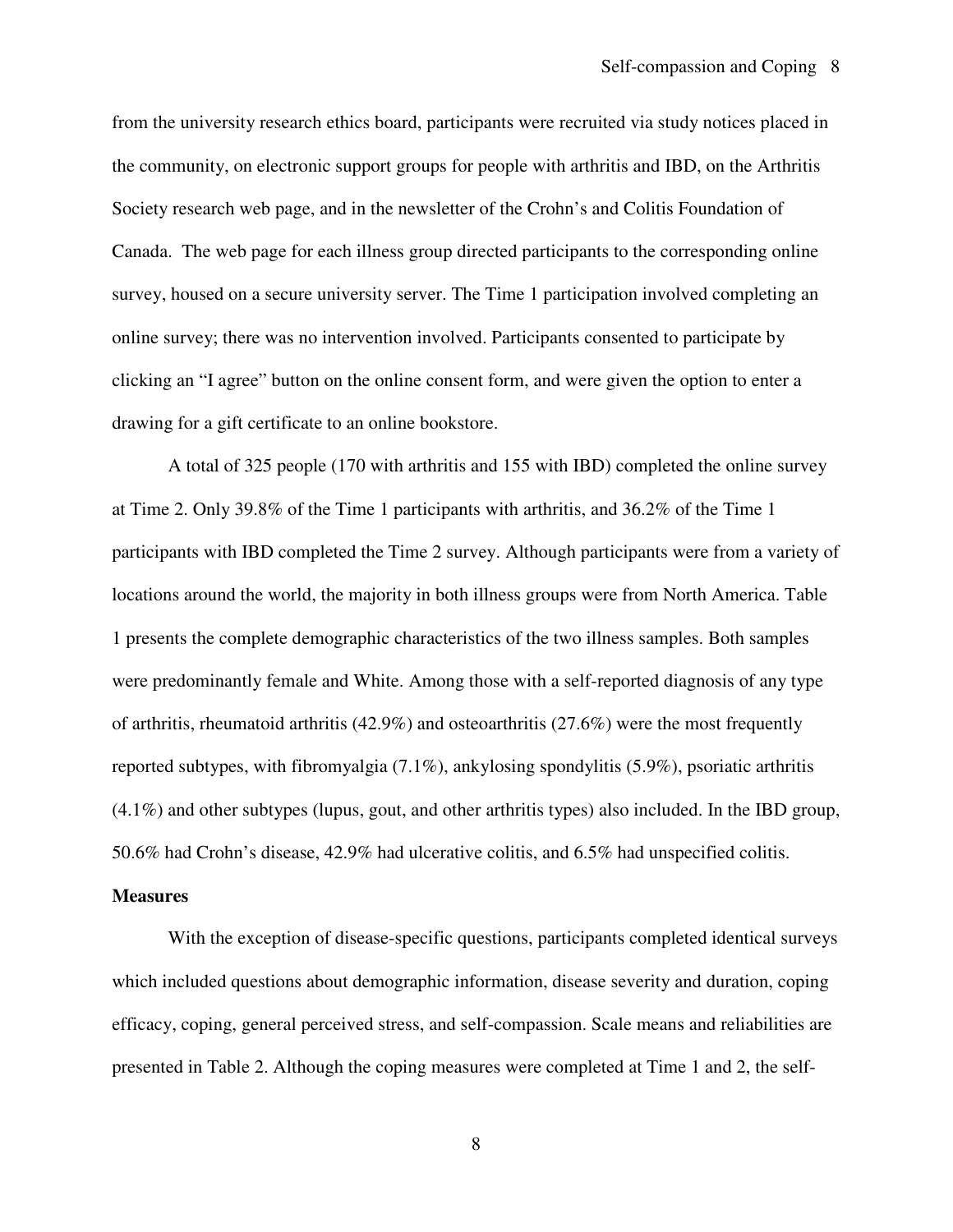compassion scale was only completed at Time 2. Accordingly, the analyses focus on the Time 2 measures only.

**Self-compassion.** Both samples completed the 26-item Self-Compassion Scale (SCS; Neff, 2003a). The SCS assesses the three main components of self-compassion and their negative counterparts, Self-Kindness (Self-judgment), Common Humanity (Isolation), and Mindfulness (Over-identification). It includes both positively ("I try to be loving toward myself when I'm feeling emotional pain") and negatively ("I'm disapproving and judgmental about my own flaws and inadequacies") worded items reflecting the six components of self-compassion. Research indicates that the subscales are best explained by a single higher order factor of selfcompassion as they are highly inter-correlated (Neff, 2003a). All items are prefaced with the statement "how I typically act towards myself during difficult times" and respondents indicate how often they behave in the described way using response options ranging from 1 (Almost Never) to 5 (Almost Always). Averaging the mean subscale scores after reverse coding the negative items yields a total self-compassion score. This scale has been successfully used in both student and community samples, demonstrating good validity, both convergent and discriminate, and excellent test-retest reliability previously ( $\alpha$  = .93) (Neff, 2003a; Neff & Pommier, 2013).

**Disease-related variables.** Participants indicated when they had been diagnosed with their IBD or arthritis. These dates were then transformed into years to create a time-sincediagnosis variable that was covaried in the main analyses. To assess the impact of their disease on daily living, participants rated the question "To what extent has arthritis affected your daily activities?" on a 4-point scale from 1 (not at all) to 4 (a lot). This item was chosen as a proxy for disease severity in both samples so that disease impact could be measured on a comparable scale.

**Coping strategies.** The Brief COPE (Carver, 1997) is a well-validated, 30-item measure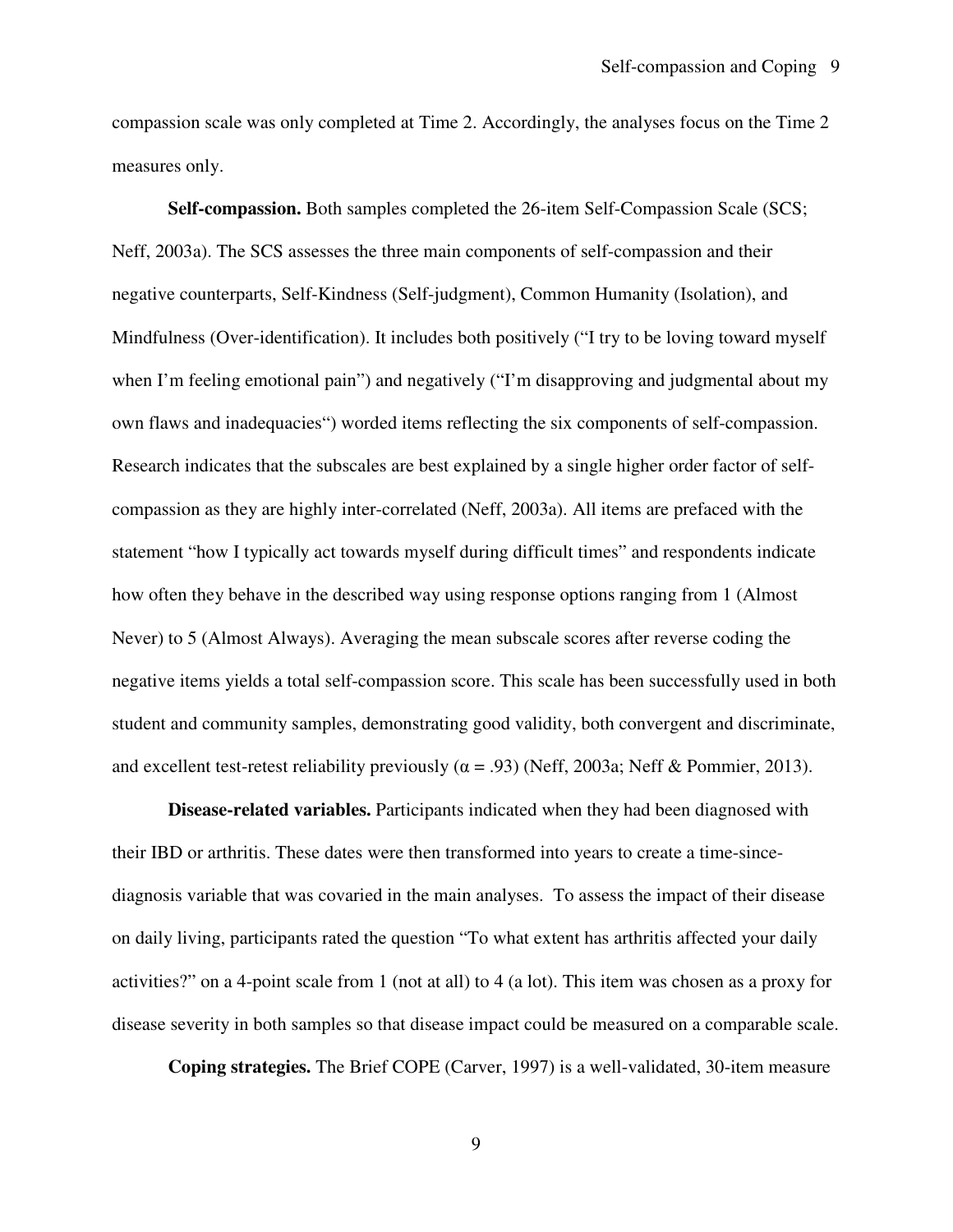of the full COPE scale, that assesses how frequently functional and dysfunctional coping strategies are used. Each subscales is comprised of two items rated on a 4-point scale ranging from 1 (I usually don't do this at all) to 4 (I usually do this a lot). We examined eight subscales that previous theory and research suggest may be linked to both self-compassion and adjustment to chronic illness, including five adaptive coping strategies (instrumental support seeking, active coping, planning, positive reframing, and acceptance) and three maladaptive coping strategies (denial, behavioral disengagement, and self-blame)(Allen & Leary, 2010; Voth & Sirois, 2009). Participants reported their use of the coping strategies for dealing with their illness-related stress.

**Coping-efficacy.** The three-item coping efficacy scale developed by Gignac and colleagues (Gignac et al., 2000) assessed appraisals of efficacy in coping with the chronic stressors associated with chronic illness. The scale focuses on three common challenges associated with chronic illness: symptoms, emotional aspects, and day-to-day problems. Items such as "I am successfully coping with the symptoms of my arthritis" are scored on a 5-point Likert type scale with responses ranging from 1 (strongly disagree) to 5 (strongly agree); higher scores reflect greater coping efficacy. For the IBD sample, the word "arthritis" in all items was replaced with "IBD."

**Perceived stress.** Each sample completed the 10-item version of the Perceived Stress Scale (PSS; Cohen & Williamson, 1988), a widely used, empirically established index of general stress. The perceived stressfulness of events experienced within the past month is assessed with items such as "In the last month, how often have you felt nervous and stressed" rated on a 5 point scale with response options ranging from "never" to very "often." The PSS has demonstrated good internal consistency in previous studies (Cohen & Williamson, 1988), and in the current samples (see Table 2).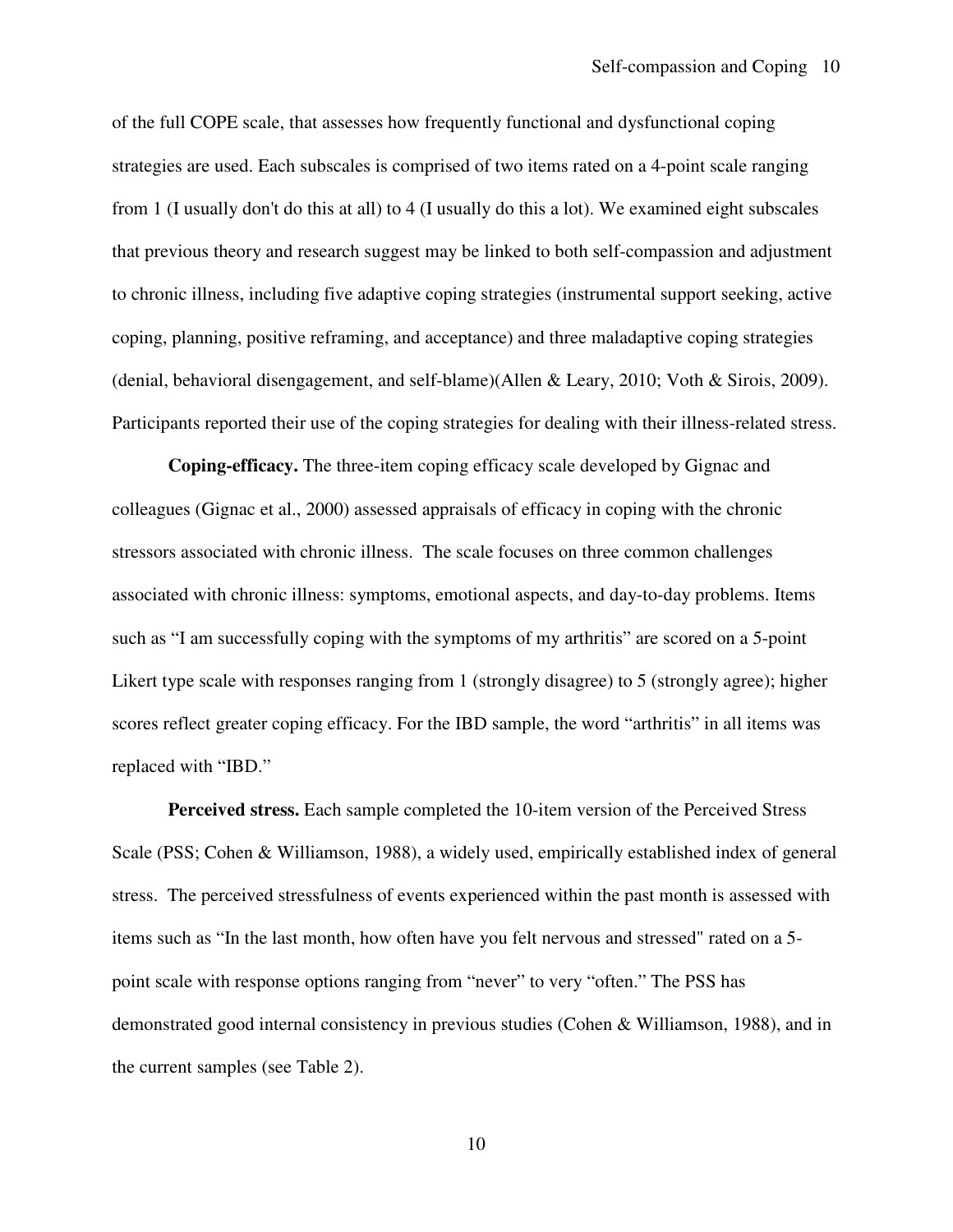#### **Statistical Analyses**

 Differences between the two samples were evaluated using t-tests. With correlation analyses, we tested the proposed links between self-compassion, coping strategies, self-efficacy and stress. In multivariate analyses, we also tested the hypothesis that self-compassion was associated with a relative balance of more adaptive coping strategies and less maladaptive coping strategies and, in turn, to better coping efficacy and lower stress across both chronic illness samples (Figure 1), using path analysis via Mplus 7.11 (Muthen & Muthen, 2013). First, we examined the overall model combining both the arthritis and IBD samples (see Table 2 top panel for summary). Full-information maximum likelihood (FIML; Arbuckle, 1996) estimation procedures were employed and standardized estimates are presented. Model fit was assessed using the comparative fit index (CFI), the root-mean-square error of approximation (RMSEA), and the standardized root mean square residual (SRMR). Indirect effects were tested using the biased-corrected bootstrap method with 1,000 resamples and the 95% bias-corrected confidence intervals (CIs). This method provides a more accurate balance between Type 1 and Type 2 errors compared to other methods used to test indirect effects (MacKinnon, Lockwood, & Williams, 2004). Finally, the consistency of the path model results across sample (arthritis versus IBD) was assessed using multiple group analysis: model fit indices were compared between a path model in which all predictive paths were freely estimated within the two samples, and a constrained model, in which corresponding predictive paths were set equal across samples. Small, non-significant changes in the model fit indices indicate that the assumption of equality in corresponding predictive paths across samples was tenable (Kline, 2005).

## **Results**

#### **Descriptive Information**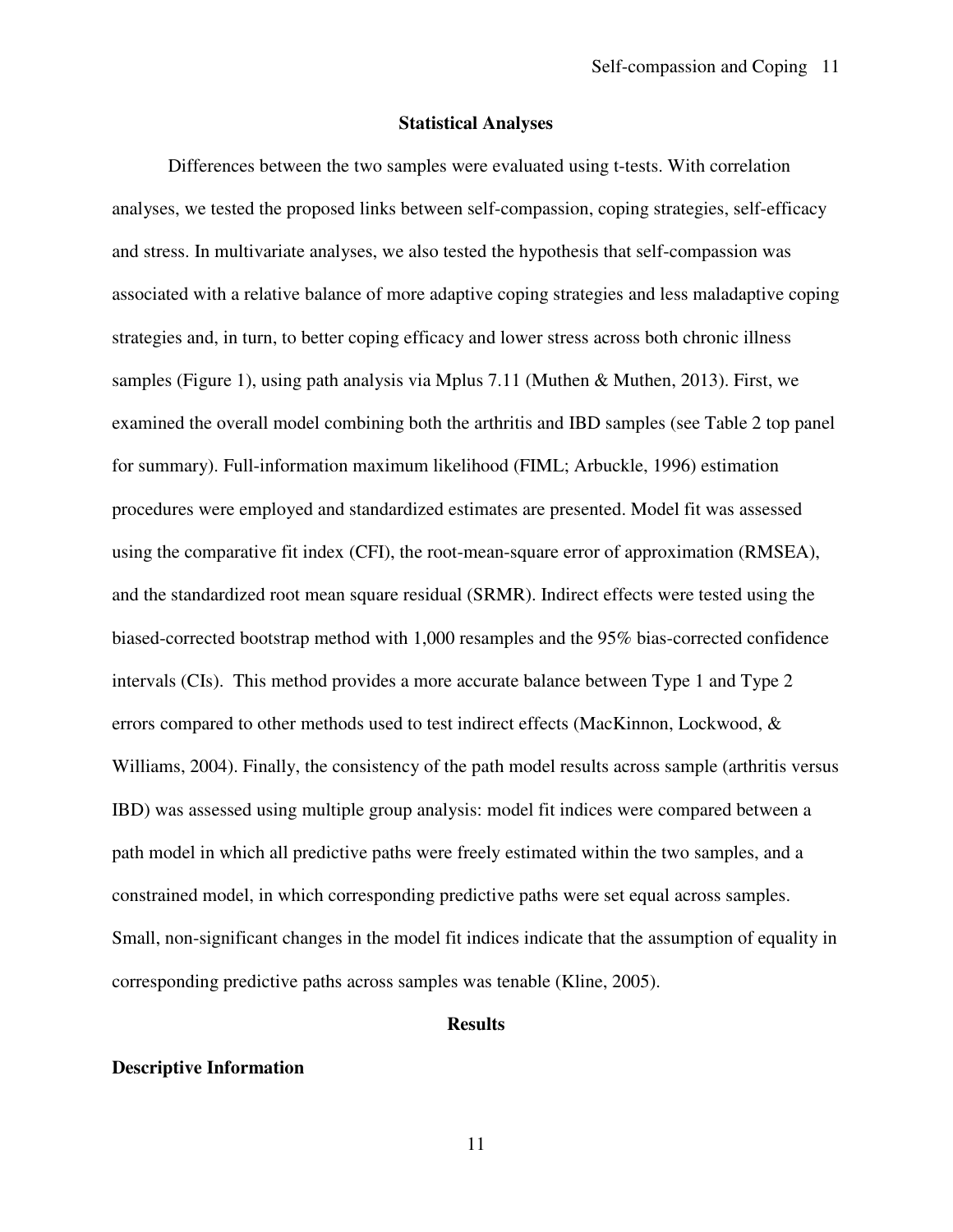Descriptive information along with correlations between all study variables, for each sample, is presented in Table 2. All variables were normally distributed except for denial (skewness  $= 1.96$ ,  $SE = .14$ ), and behavioural disengagement coping (skewness  $= 1.47$ ,  $SE =$ .14), which were positively skewed. Across both samples, self-compassion was positively associated with all adaptive coping styles and coping efficacy, and negatively associated with the maladaptive coping styles and perceived stress. Results from independent sample *t*-tests revealed that there were no sample-related differences in scores on model variables, except with respect to age  $t(315) = 6.41$ ,  $p < 0.001$ ; individuals with arthritis were significantly older than those with IBD (see Table 1). Consequently, age was included in the analyses as a covariate. Given the heterogeneity of symptoms across the two samples, we used effects coding and included a set of seven variables in the analyses to account for differences in symptoms across samples. This allowed us to determine the effect of being in a particular subgroup (i.e., rheumatoid arthritis, osteoarthritis, fibromyalgia, ankylosing spondylitis, other arthritic conditions, Crohn's disease, and ulcerative colitis) relative to the remaining sample with respect to the model variables.

#### **Path Analyses**

The conceptual model depicted in Figure 1, accounting for age and heterogeneity of symptoms across samples, was tested. Goodness of fit indices revealed that the structure of the hypothesized model did not provide an acceptable explanation of the data  $(i.\chi^2_{(10)} = 68.35, p <$ .001, CFI = .95, RMSEA = .14,  $p_{close}$  <.001, SRMR = .03). Modification indices indicated that adding a direct path from self-compassion to stress would significantly improve model fit. The addition of this path greatly improved model fit ( $\chi^2$ <sub>diff(1)</sub> = 56.05, *p* < .001,  $\Delta$ CFI = .05,  $\Delta$ RMSEA  $=$  .11) and resulted in a model that fit the data well ( $\chi^2$ <sub>(9)</sub> = 12.30, *p* = .20, CFI = 1.00, RMSEA = .03,  $p_{close} = .68$ , SRMR = .01). The results from the final model, accounting for 43% of the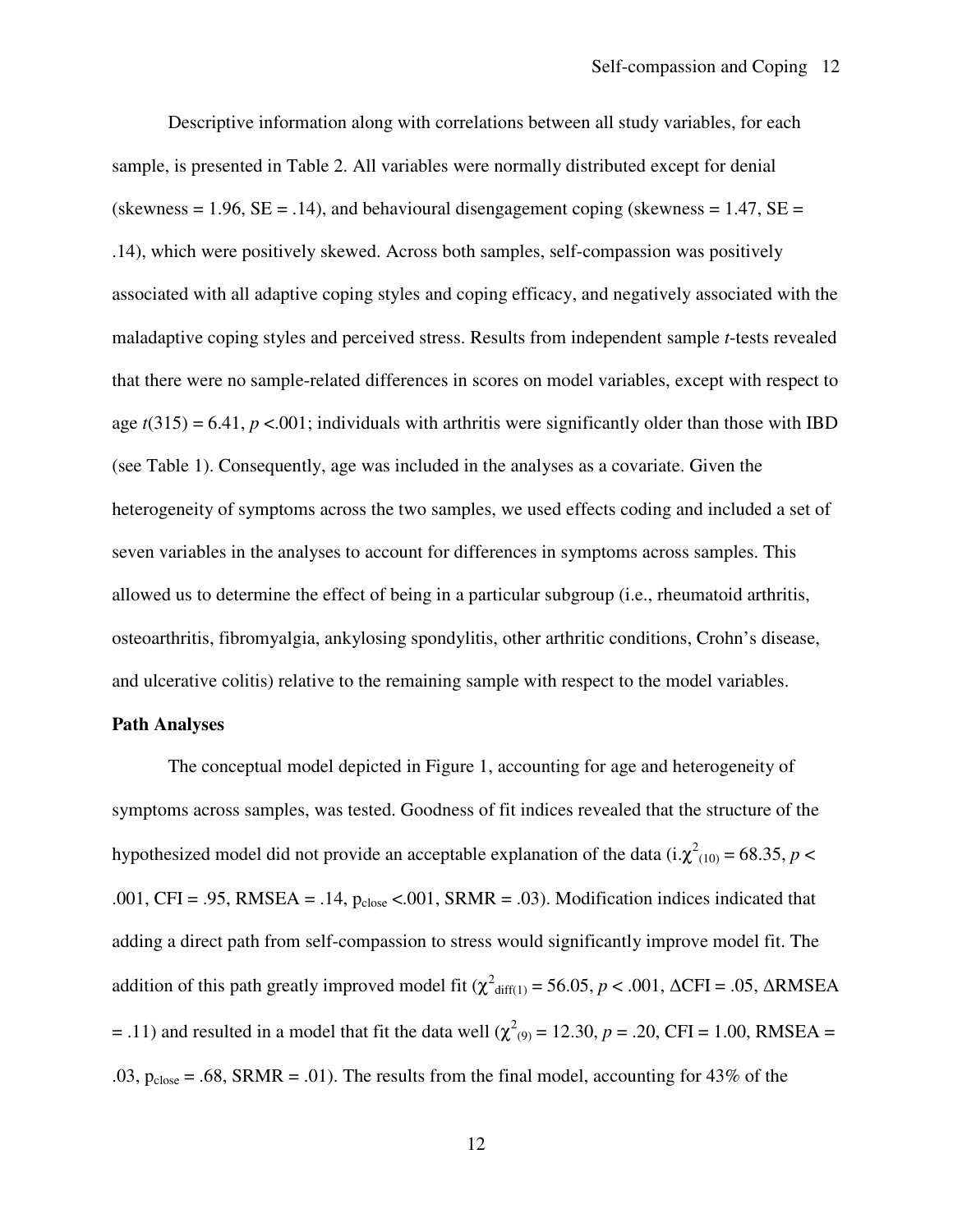variance in stress, are presented in Figure 2. As expected, coping self-efficacy was negatively associated with stress. Active coping, positive reframing, and acceptance were positively associated with coping self-efficacy, while behavioral disengagement and self-blame were negatively associated with coping self-efficacy. Self-compassion was positively associated with instrumental coping, active coping, planning, positive reframing, and acceptance, and negatively associated with denial, behavioral disengagement, and self-blame. The illness subtype comparisons revealed that fibromyalgia was associated with less coping self-efficacy, while ulcerative colitis and Crohn's disease were associated with higher levels of coping self-efficacy relative to others. Individuals with ankylosing spondylitis used less planning relative to others. Those with fibromyalgia were more likely to use positive re-framing, and those with ulcerative colitis were less likely to use behavioral disengagement compared to the rest of the sample.

In addition to the direct negative association between self-compassion and stress, selfcompassion also shared significant and negative indirect associations with stress via active coping and coping self-efficacy  $[b = -.030; 95\% \text{ CI} = (-.060; -.005)]$ , positive reframing and coping self-efficacy  $[b = -.033; 95\% \text{ CI} = (-.062; -.016)]$ , acceptance and coping self-efficacy  $[b]$  $= -0.020$ ; 95% CI =  $(-0.041; -0.006)$ ], behavioral disengagement and coping self-efficacy [b =  $-0.038$ ; 95% CI =  $(-.077; -.018)$ ], and through self-blame and coping self-efficacy [b =  $-.048;95\%$  CI = (-.084; -.025)]. Concerning the consistency of results across samples, the assumption of equality across illness groups was tenable  $(\Delta \chi^2 = 55.11, df = 56, p = .50; \Delta CFI = .001; \Delta RMSEA = .019)$ .

#### **Discussion**

Across two chronic illness samples we found that self-compassion was associated with greater use of adaptive coping and less use of maladaptive coping which, in turn, were linked to coping efficacy and subsequently less stress. After accounting for indirect relationships, the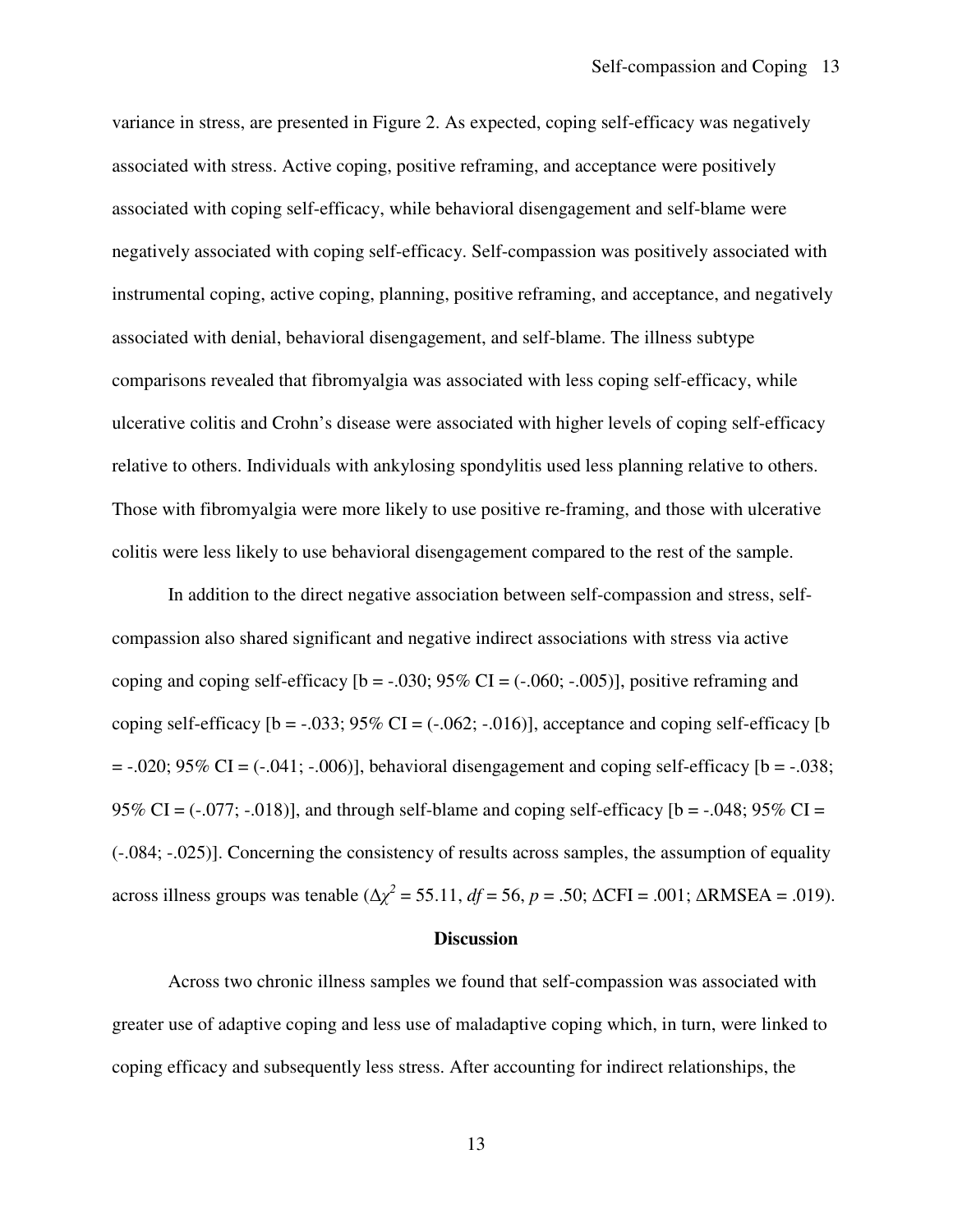direct relationship between self-compassion and stress remained significant, indicating that selfcompassion is linked to lower stress through routes beyond coping. The model did not differ across the two illness samples, suggesting that self-compassion is a quality associated with adjustment to stressors in the context of IBD and arthritis.

Our findings replicate and extend previous research on self-compassion and coping in several important ways. Whereas past research has demonstrated mixed findings with respect to self-compassion and problem-solving coping styles (Allen & Leary, 2010), we found associations with three coping styles in this category at the bivariate level: instrumental supportseeking, active coping and planning, all of which are cognitive or behavioral in nature. However, only active coping linked self-compassion to coping efficacy, indicating that this problemfocused coping strategy may be more effective for coping with IBD and arthritis. Findings regarding the use of positive cognitive restructuring strategies (positive reframing and acceptance) were consistent with previous research (Allen & Leary, 2010); however, we found that these strategies linked self-compassion to better coping efficacy and, in turn, to less stress. In the context of chronic inflammatory illness, research suggests that acceptance – a cognitive appraisal process - may be especially important for managing day-to-day stress and promoting adjustment (Pinto-Gouveia et al., 2013; Ramjeet, Koutantji, Barrett, & Scott, 2005; Voth & Sirois, 2009). Thus, self-compassionate people may have a coping advantage that promotes adjustment to illness because they reframe how they view illness-related challenges and, therefore, engage in appropriate, rather than unrealistic, problem-solving strategies to minimize stress.

As expected, self-compassion was negatively related to each of the escape avoidant coping strategies, denial and behavioral disengagement. Previous research has noted a negative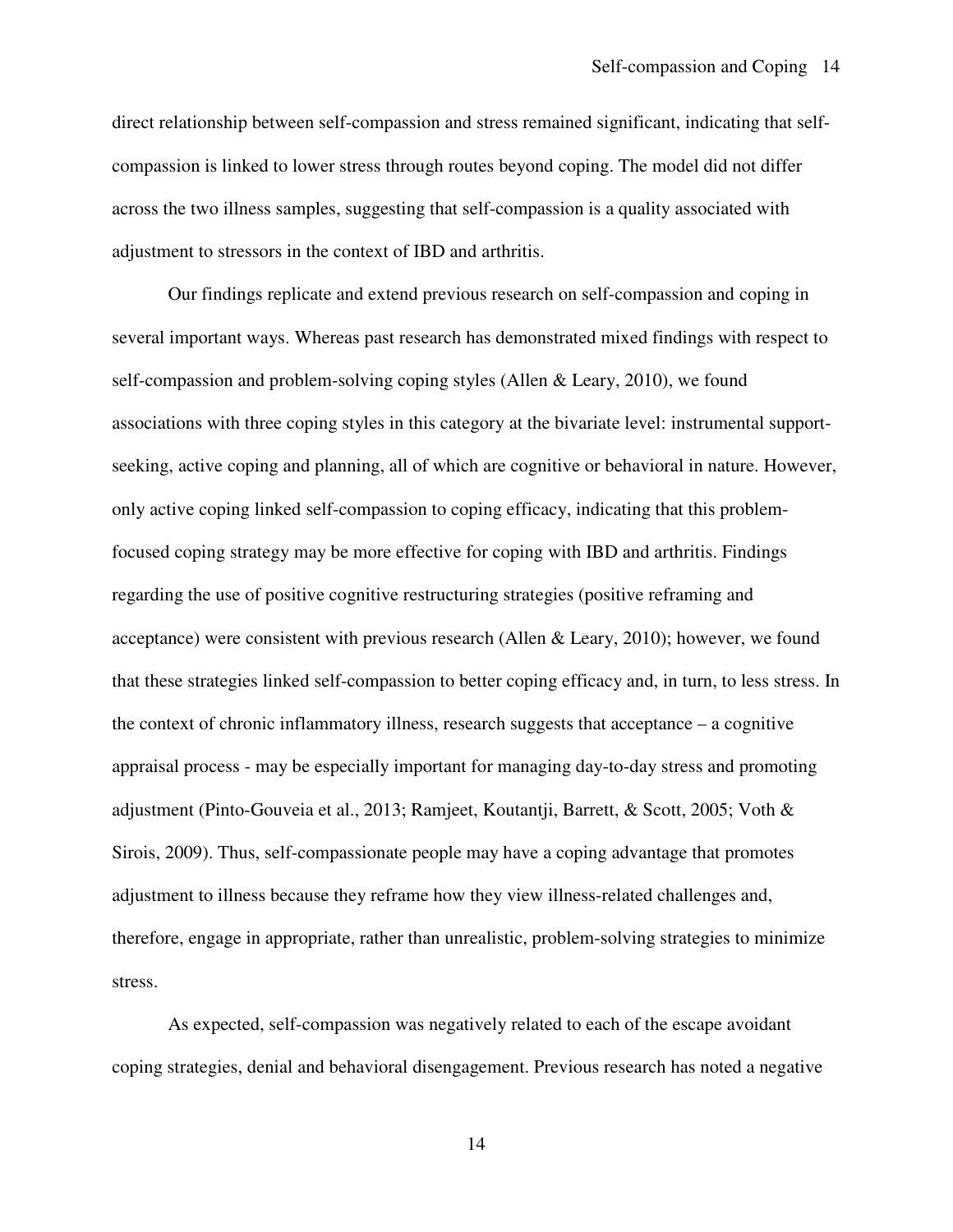association between self-compassion and trait procrastination, a form of behavioral disengagement and avoidant coping (Sirois, 2014). Consistent with this, we found that less use of behavioral disengagement was linked to successful coping and less stress. The negative association with self-blame coping is unique to this study and highlights the importance of the self-kindness dimension of self-compassion (Neff, 2003b) for minimizing harsh and self-critical thoughts when dealing with illness-related stressors. In low control circumstances such as chronic illness, it is not uncommon for individuals to try to regain control by retrospectively attributing uncontrollable illness-related changes to their own behavior (Thompson, Sobolew-Shubin, Galbraith, Schwankovsky, & Cruzen, 1993) and view these changes as personal failures. This self-blaming response is linked to poor adjustment in other chronic conditions (Sirois et al., 2006; Thompson, Cheek, & Graham, 1988), and poor coping efficacy in IBD (Voth & Sirois, 2009). Our findings provide preliminary and suggestive evidence that self-compassion may be a protective factor against this form of maladaptive coping.

The current findings also demonstrate, for the first time, that it is the relative balance of the greater use of adaptive and less use of maladaptive coping strategies that links selfcompassion to better coping outcomes. In their review of current research, Allen and Leary (2010) posited that this may be the case. By using a path analysis model that allowed for simultaneous testing of the associations of self-compassion with several adaptive and maladaptive coping strategies, we were able to provide more direct empirical support for this proposition and were also able to examine how the coping styles were linked to coping efficacy and lower stress in our health-compromised samples. Although cross-sectional, our analyses suggest that self-compassionate individuals with chronic illness may have a repertoire of adaptive coping styles that they call upon to deal with different stressors associated with their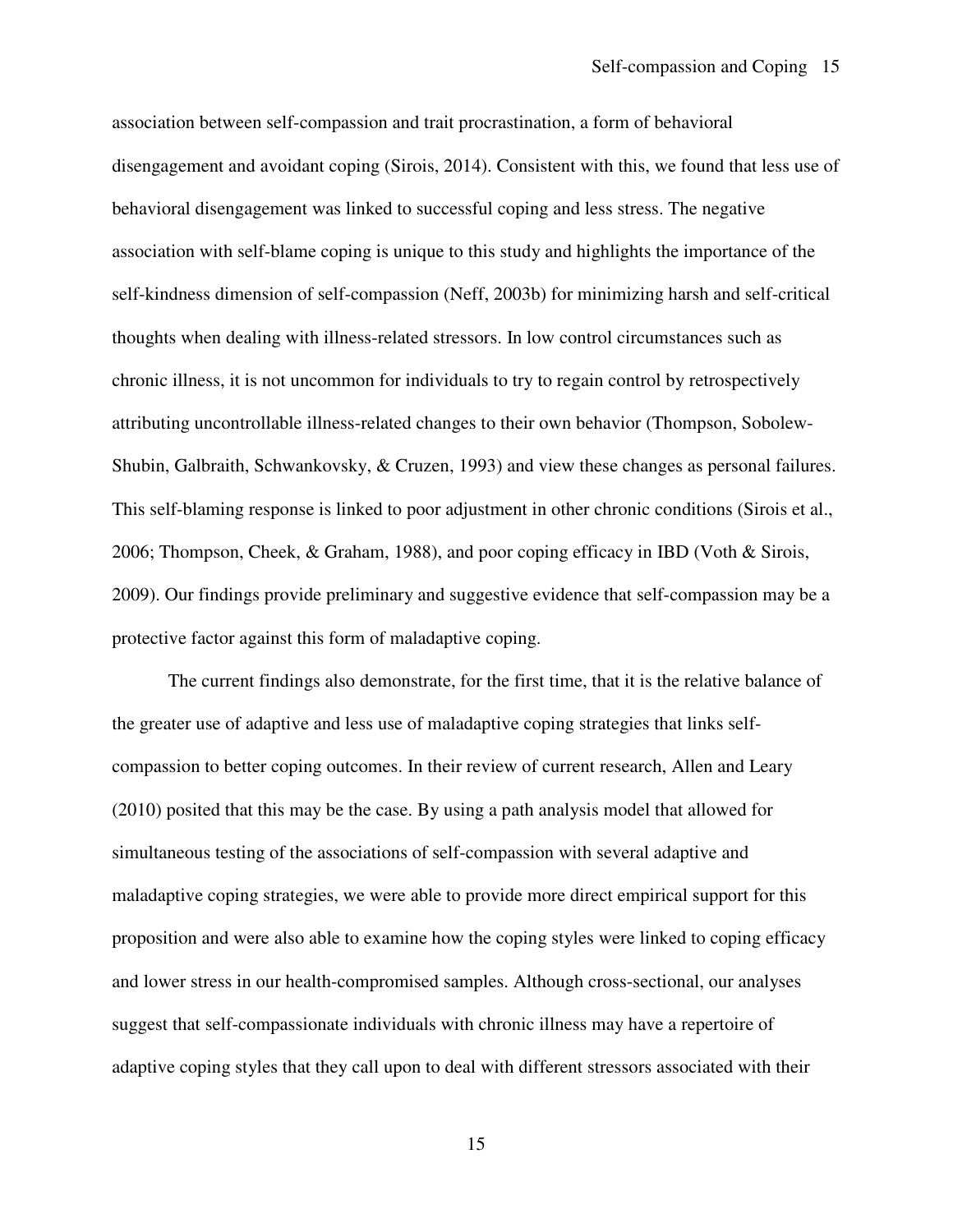illness. This view of self-compassionate individuals is consistent with theory and research on coping flexibility which highlights the benefits of being able to shift among different coping strategies to find the most effective response for psychological health and well-being (Kato, 2012). Examining how self-compassion relates to flexible coping may, therefore, be a fruitful area for future research.

When considered in light of the predominantly female sample, the links between selfcompassion and coping in the current study both parallel and contrast research on how women cope with stress in comparison to men. For example, a meta-analysis of sex differences in coping found that women in comparison to men tend to use positive self-talk to cope with stressors (Tamres, Janicki, & Helgeson, 2002). As noted previously, this positive reappraisal style of coping reflects the tendency of self-compassionate people to reframe stressors as less threatening. However, this meta-analysis and other research found that women tend to use more emotion-focused strategies, including rumination, as well as more avoidant coping strategies, than men (Matud, 2004; Tamres et al., 2002). In the current study self-compassionate individuals with IBD and arthritis tended to use less avoidant coping, and less self-blame coping, a strategy akin to rumination in that it involves repetitive, unproductive thinking that is associated with greater feelings of distress and less self-compassion (Filip, 2010). Taken together, the current findings and research highlighting how women cope with stress provides suggestive evidence that self-compassion may be especially beneficial for women coping with the stressors of chronic illness because it promotes the use of adaptive coping strategies while minimizing the use of maladaptive coping strategies.

Despite being novel, the results from this study should be considered in light of several limitations. Although, the proposed links among self-compassion, coping, coping efficacy and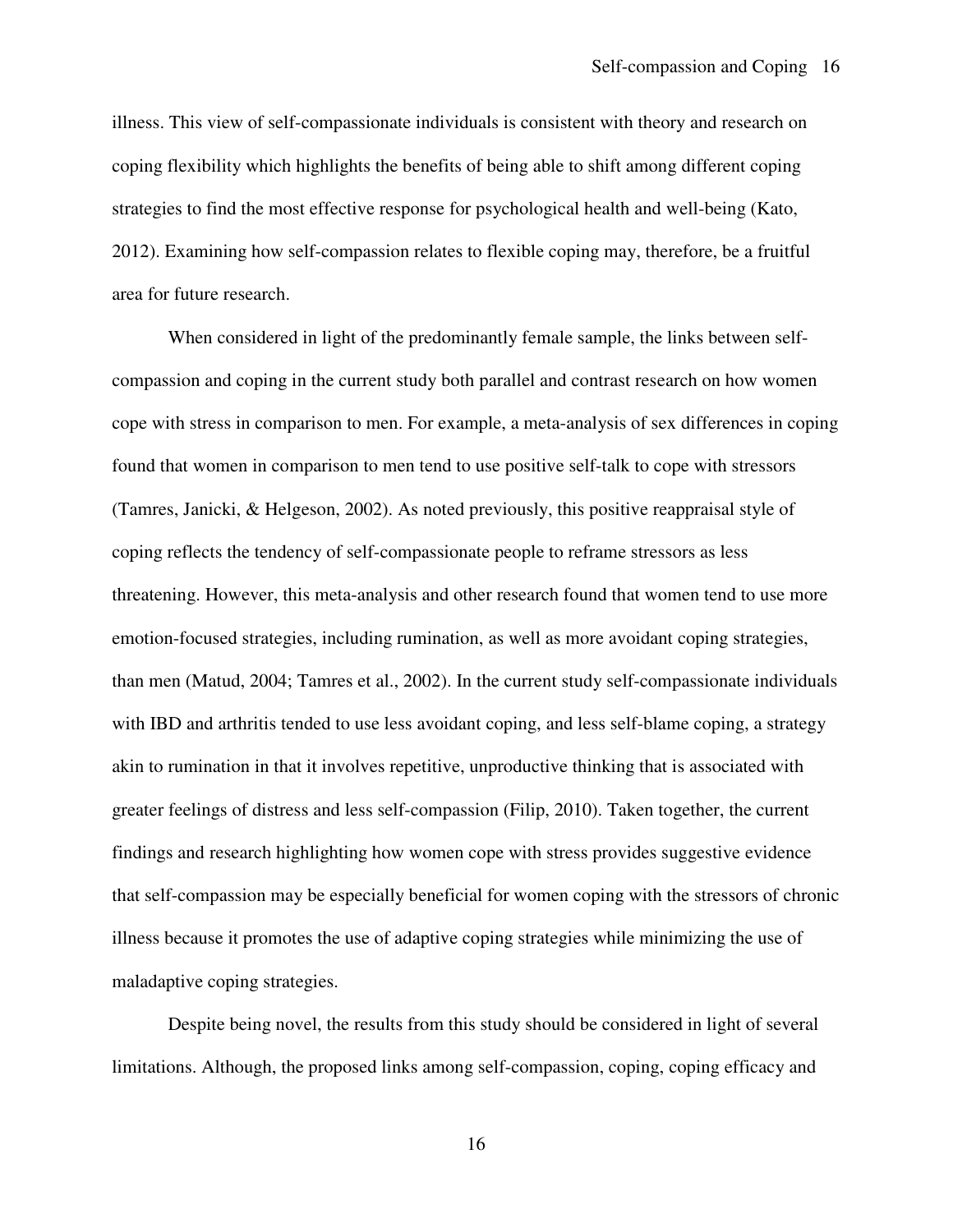stress are informed by theory and experimental research (Allen & Leary, 2010; Neff, 2003b), the cross-sectional nature of our data precludes any strong conclusions about causality. To determine the temporal precedence of the model it should be tested within the framework of a prospective longitudinal study. We tested a limited number of coping styles as suggested by theory and research; however, future research could provide a more comprehensive portrait of the repertoire of coping styles used by self-compassionate individuals in the context of chronic illness. It should also be noted that the direct association from self-compassion to stress remained significant, highlighting the role of factors, coping-related or otherwise, not tested in the current study that might explain why self-compassionate people perceive less stress. For example, the mindfulness component of self-compassion, with its emphasis on not becoming embroiled in negative mood states, may account for this link. Further research on understanding the direct link between self-compassion and stress would bring clarity to this issue.

Although our findings are generally consistent with previous research in both healthy and health-compromised individuals, the coping styles associated with self-compassion in the current study may not apply to other samples. Indeed, the diversity of sub-types within each illness group makes it difficult to determine if the results apply more or less to any one sub-type. Moreover, IBD and arthritis, though both forms of chronic inflammatory disease, are also very distinct in many ways, despite the results suggesting that the relations among the study variables did not differ significantly between the two groups, or as a function of any one subtype. Both samples were primarily White and female also limiting the applicability of the findings to more diverse samples. The results may also be specific to chronic inflammatory conditions and may not generalize to other chronic illness groups or to general medical populations. Collectively, these limitations indicate that more work with other illness populations would clarify the extent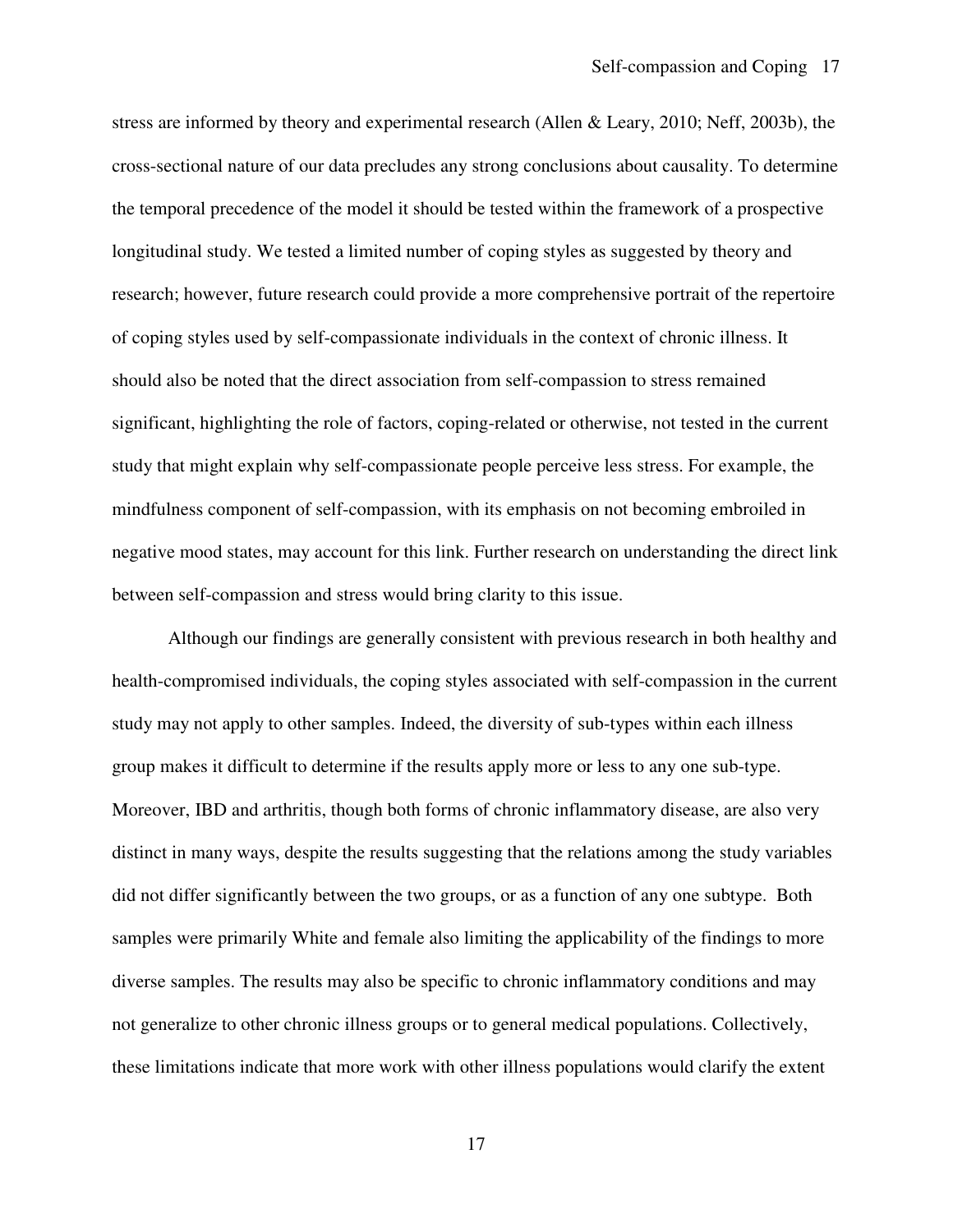to which the findings can be generalized to other samples. Nonetheless, the current study is the first that we are aware of to examine self-compassion and coping with IBD and arthritis.

The current study replicated and extended previous theory and research, finding that in women with IBD and arthritis, self-compassion is linked to greater use of adaptive coping and less use of maladaptive coping for illness-related stressors, which, in turn, was linked to successful coping and less stress. The healthy repertoire of coping styles associated with selfcompassion found in this study provides suggestive evidence that cultivating a tendency to relate to oneself with kindness, compassion and acceptance in times of failure and difficulty may be valuable for reducing stress for those coping with chronic inflammatory disease.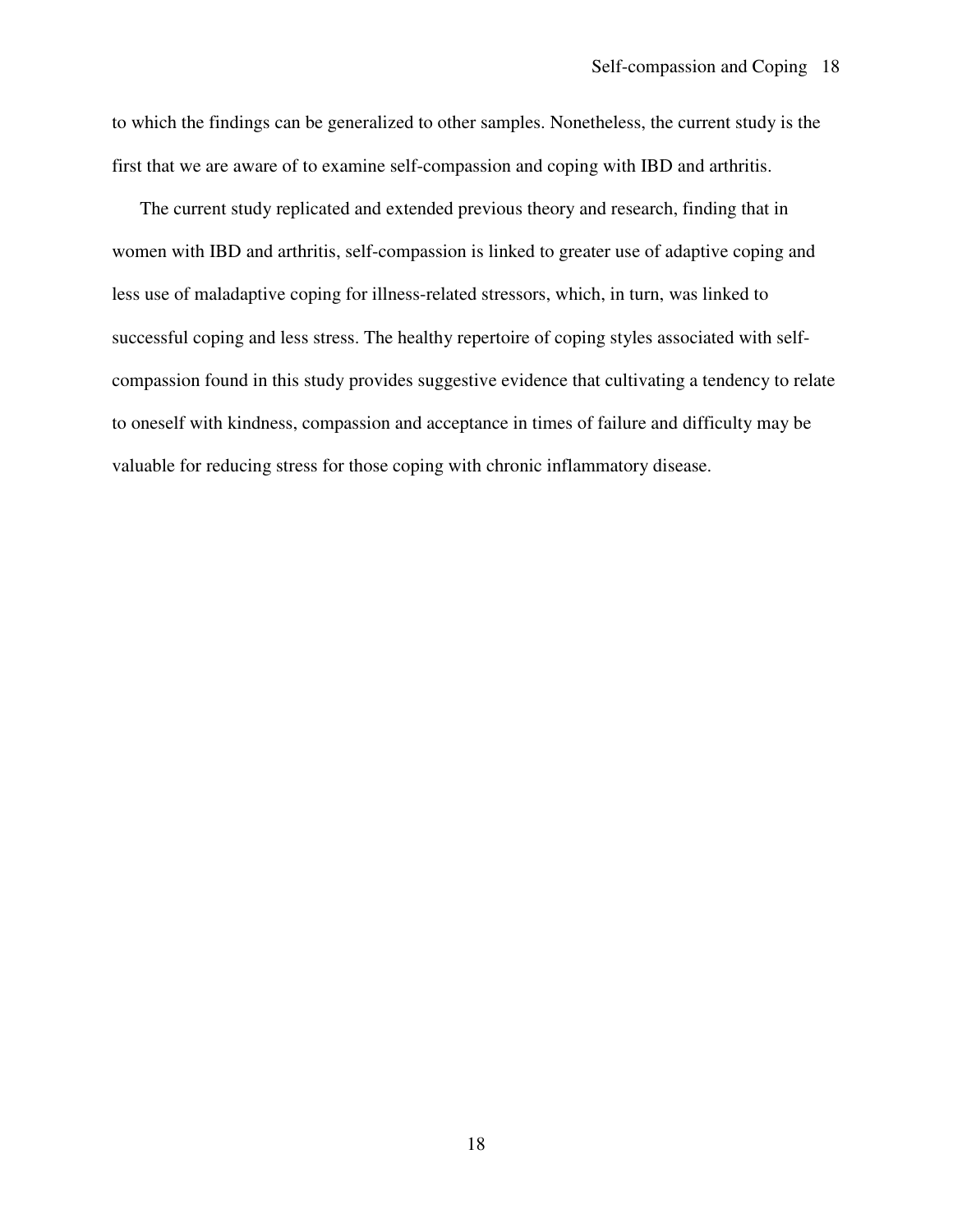# **Acknowledgements**

Gratitude is expressed to all the participants who took the time to complete the surveys.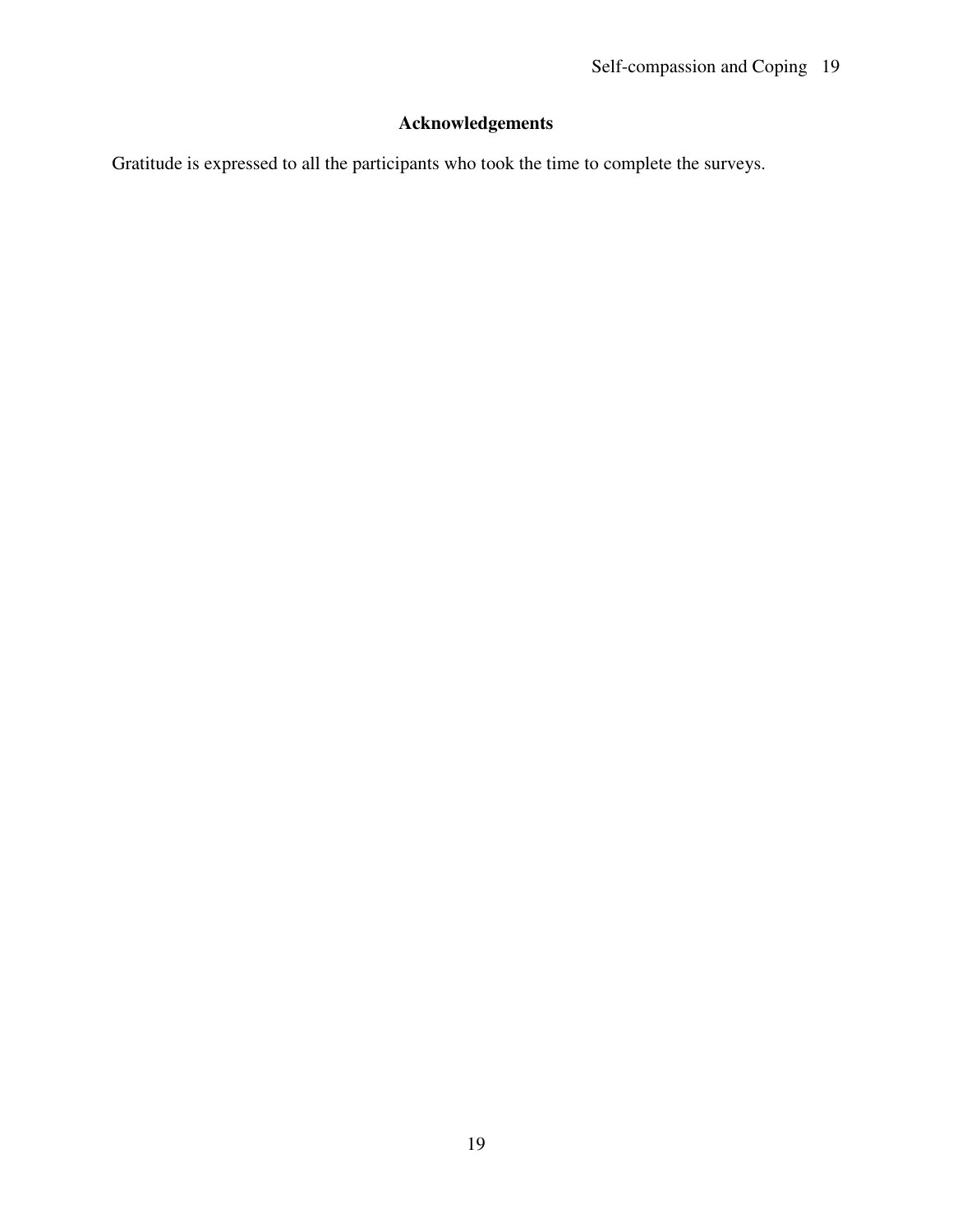#### References

- Allen, A. B., & Leary, M. R. (2010). Self-compassion, stress, and coping. *Social and Personality Psychology Compass, 4*(2), 107-118.
- Arbuckle, J. L. (1996). Full information estimation in the presence of incomplete data. In G. A. Marcoulides & R. E. Schumacker (Eds.), *Advanced structural equation modeling: Issues and techniques* (Vol. 243–277). Mahwah, NJ: Lawrence Erlbaum Associates.
- Brion, J., Leary, M., & Drabkin, A. (2014). Self-compassion and reactions to serious illness: The case of HIV. *Journal of Health Psychology, 19*, 218-229.
- Carver, C. S. (1997). You want to measure coping but your protocol's too long: Consider the Brief COPE. *International Journal of Behavioral Medicine, 4*, 92-100.
- Cohen, S., Janicki-Deverts, D., Doyle, W. J., Miller, G. E., Frank, E., Rabin, B. S., & Turner, R. B. (2012). Chronic stress, glucocorticoid receptor resistance, inflammation, and disease risk. *Proceedings of the National Academy of Sciences*.
- Cohen, S., & Williamson, G. (1988). Perceived stress in a probability sample of the United States. In S. Spacapan & S. Oskamp (Eds.), *The social psychology of health: Claremont Symposium on applied social psychology*. Newbury Park, CA: Sage.
- Compas, B. E., Jaser, S. S., Dunn, M. J., & Rodriguez, E. M. (2012). Coping with chronic illness in childhood and adolescence. *Annual Review of Clinical Psychology, 8*(1), 455-480.
- Evers, A. W. M., Verhoeven, E. W. M., van Middendorp, H., Sweep, F. C. G. J., Kraaimaat, F. W., Donders, A. R. T., Eijsbouts, A. E., van Laarhoven, A. I. M., de Brouwer, S. J. M., Wirken, L., Radstake, T. R. D. J., & van Riel, P. L. C. M. (2013). Does stress affect the joints? Daily stressors, stress vulnerability, immune and HPA axis activity, and short-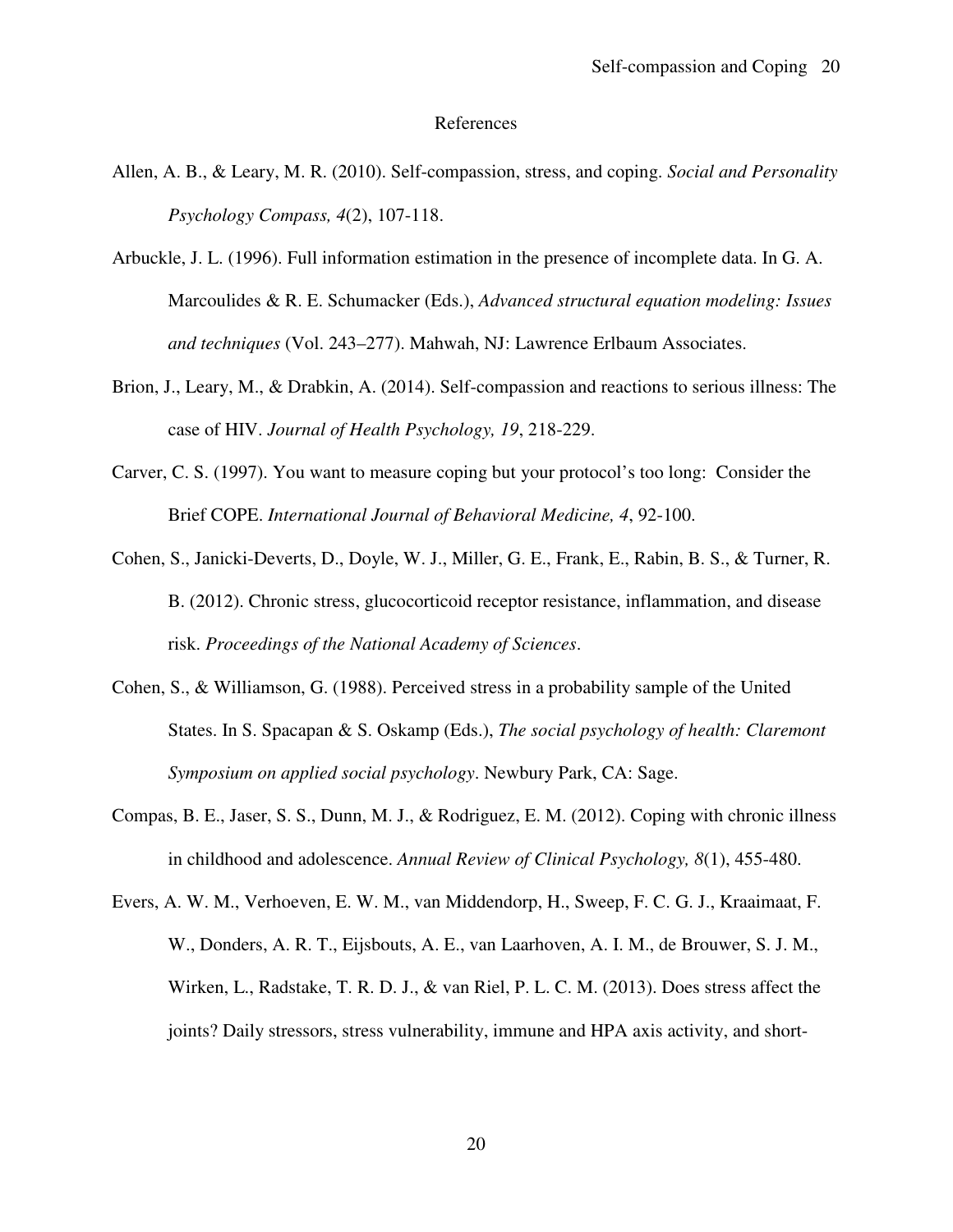term disease and symptom fluctuations in rheumatoid arthritis. *Annals of the Rheumatic Diseases*.

- Filip, R. (2010). Rumination and worry as mediators of the relationship between self-compassion and depression and anxiety. *Personality and Individual Differences, 48*(6), 757-761.
- Fournier, M., de Ridder, D., & Bensing, J. (2002). Optimism and adaptation to chronic disease: The role of optimism in relation to self-care options of type 1 diabetes mellitus, rheumatoid arthritis and multiple sclerosis. *British Journal of Health Psychology, 7*(4), 409-432.
- Gignac, M. A. M., Cott, C., & Badley, E. M. (2000). Adaptation to chronic illness and disability and its relationship to perceptions of independence and dependence. *Journals of Gerontology Series B: Psychological Sciences and Social Sciences, 55*(6), 362-372.
- Graff, L. A., Walker, J. R., Clara, I., Lix, L., Miller, N., Rogala, L., Rawsthorne, P., & Bernstein, C. N. (2009). Stress coping, distress, and health perceptions in inflammatory bowel disease and community controls. *American Journal of Gastroenterology, 104*(12), 2959- 2969.
- Jones, M. P., Wessinger, S., & Crowell, M. D. (2006). Coping strategies and interpersonal support in patients with irritable bowel syndrome and inflammatory bowel disease. *Clinical Gastroenterology and Hepatology 4*(4), 474-481.
- Kato, T. (2012). Development of the Coping Flexibility Scale: Evidence for the coping flexibility hypothesis. *Journal of Counseling Psychology,, 59*(2), 262-273.
- Kline, R. B. (2005). *Principles and practice of structural equation modeling* (2nd ed.). New York: The Guilford Press.

Lazarus, R. S., & Folkman, S. (1984). *Stress, appraisal, and coping*. New York, NY: Springer.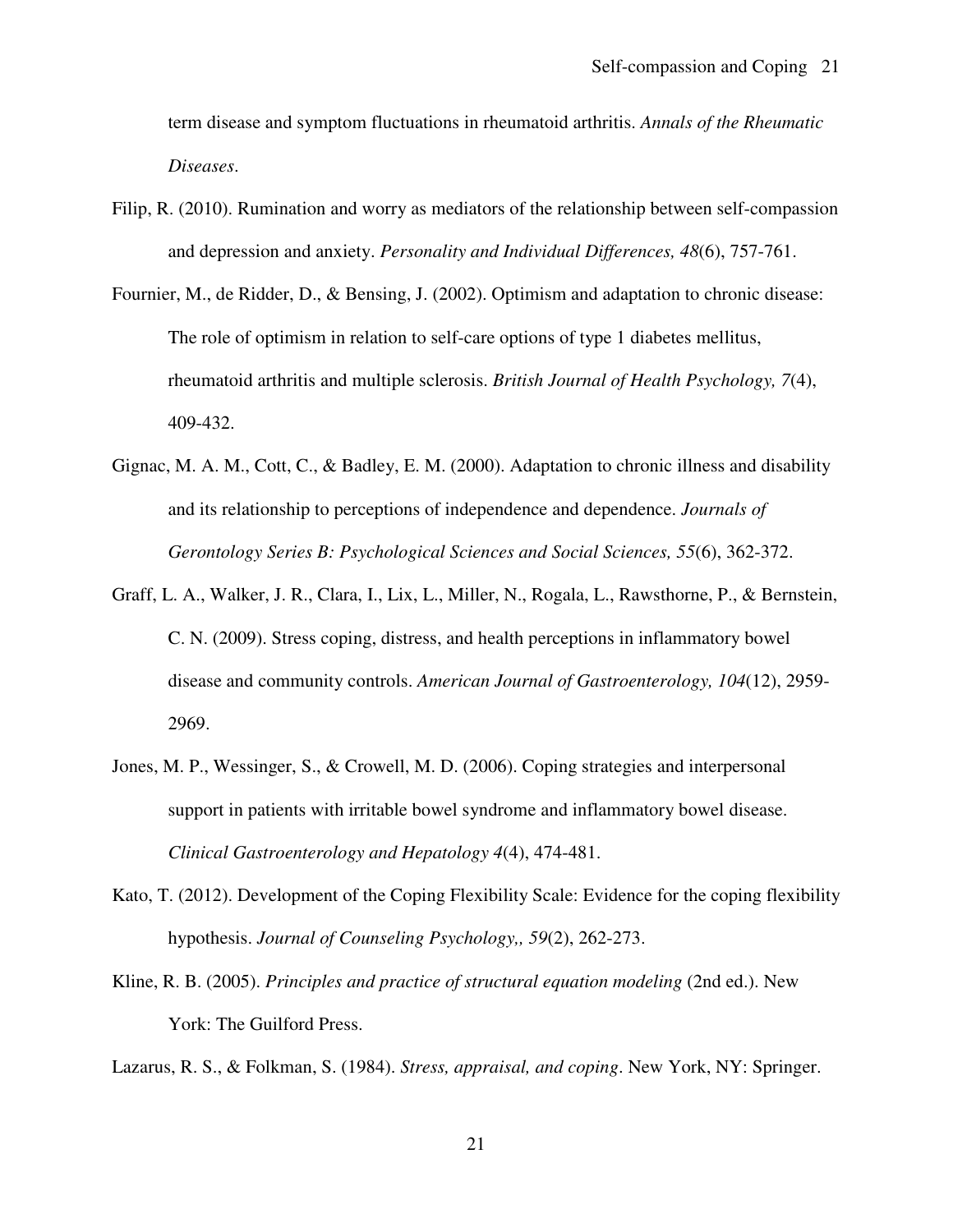- MacKinnon, D. P., Lockwood, C. M., & Williams, J. (2004). Confidence limits for the indirect effect: Distribution of the product and resampling methods. *Multivariate Behavioral Research, 39*(1), 99–128.
- Matud, M. P. (2004). Gender differences in stress and coping styles. *Personality and Individual Differences, 37*(7), 1401-1415.
- Maunder, R. G., & Levenstein, S. (2008). The role of stress in the development and clinical course of inflammatory bowel disease: Epidemiological evidence. *Current Molecular Medicine, 8*(4), 247-252.
- McCombie, A. M., Mulder, R. T., & Gearry, R. B. (2013). How IBD patients cope with IBD: A systematic review. *Journal of Crohn's and Colitis, 7*(2), 89-106.
- Muthen, L. K., & Muthen, B. O. (2013). *Mplus user's guide*. Los Angeles: Muthen & Muthen.
- Neely, M., Schallert, D., Mohammed, S., Roberts, R., & Chen, Y.-J. (2009). Self-kindness when facing stress: The role of self-compassion, goal regulation, and support in college students' well-being. *Motivation and Emotion, 33*(1), 88-97.
- Neff, K. D. (2003a). Development and validation of a scale to measure self-compassion. *Self and Identity, 2*, 223-250.
- Neff, K. D. (2003b). Self-compassion: An alternative conceptualization of a healthy attitude toward oneself. *Self and Identity, 2*(2), 85-101.
- Neff, K. D., Kirkpatrick, K. L., & Rude, S. S. (2007). Self-compassion and adaptive psychological functioning. *Journal of Research in Personality, 41*(1), 139-154.
- Neff, K. D., & Pommier, E. (2013). The relationship between self-compassion and other-focused concern among college undergraduates, community adults, and practicing meditators. *Self and Identity, 12*(2), 160-176.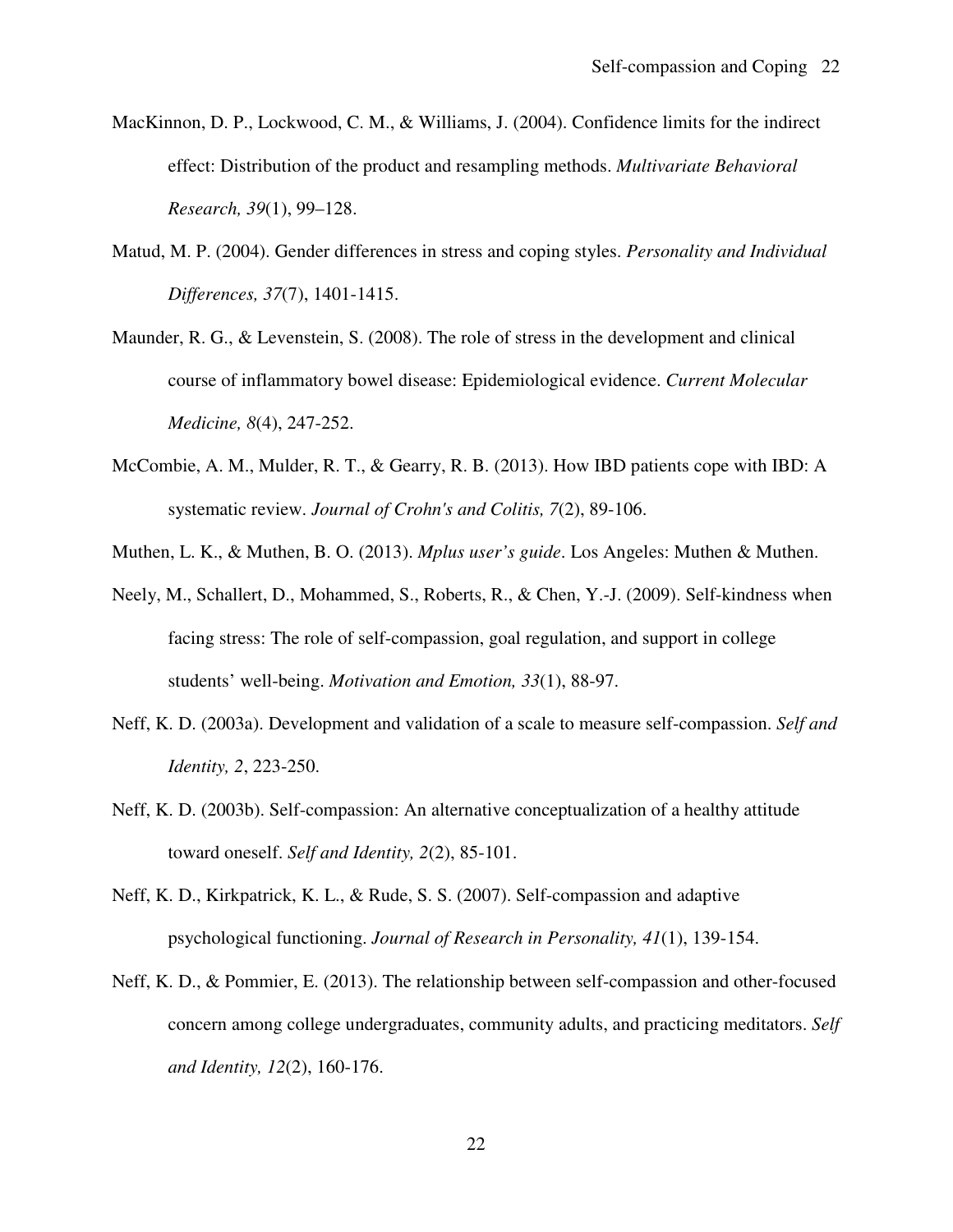- Pellissier, S., Dantzer, C., Canini, F., Mathieu, N., & Bonaz, B. (2010). Psychological adjustment and autonomic disturbances in inflammatory bowel diseases and irritable bowel syndrome. *Psychoneuroendocrinology, 35*(5), 653-662.
- Pinto-Gouveia, J., Costa, J., & Marôco, J. (2013). The first 2-years of rheumatoid arthritis: The influence of acceptance on pain, physical limitation and depression. *Journal of Health Psychology*.
- Ramjeet, J., Koutantji, M., Barrett, E. M., & Scott, D. G. I. (2005). Coping and psychological adjustment in recent-onset inflammatory polyarthritis: the role of gender and age. *Rheumatology, 44*(9), 1166-1168.
- Ramjeet, J., Smith, J., & Adams, M. (2008). The relationship between coping and psychological and physical adjustment in rheumatoid arthritis: A literature review. *Journal of Clinical Nursing, 17*(11c), 418-428.
- Schussler, G. (1992). Coping strategies and individual meanings of illness. *Social Science and Medicine, 34*(4), 427-432.
- Sirois, F. M. (2014). Procrastination and stress: Exploring the role of self-compassion. *Self and Identity, 13*(2), 128-145.
- Sirois, F. M., Davis, C. G., & Morgan, M. S. (2006). "Learning to live with what you can't rise above": Control beliefs, symptom control, and adjustment to tinnitus. *Health Psychology, 25*(1), 119-123.
- Sirois, F. M., Kitner, R., & Hirsch, J. K. (in press). Self-compassion, affect, and health behaviors. *Health Psychology*.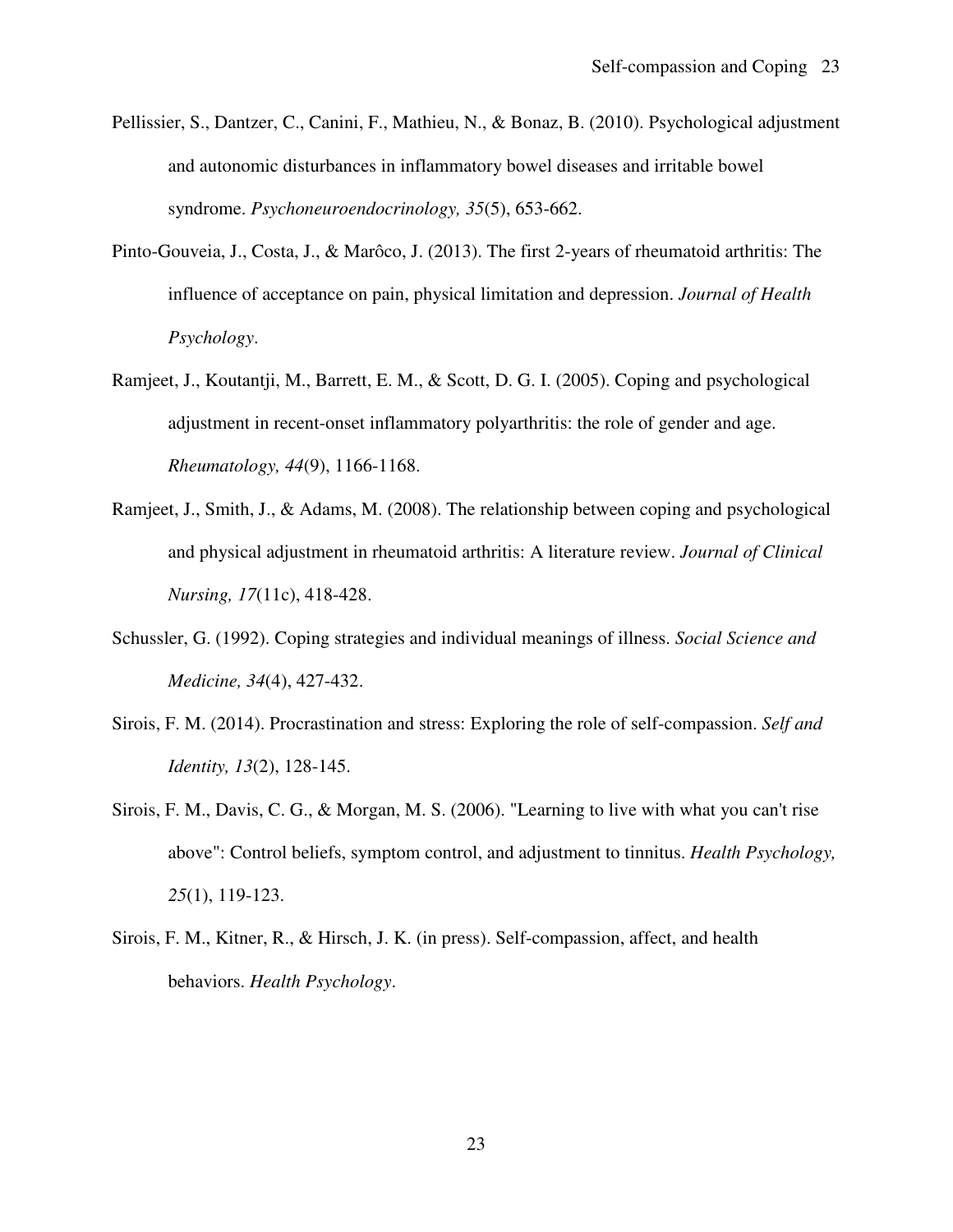- Skinner, E. A., Edge, K., Altman, J., & Sherwood, H. (2003). Searching for the structure of coping: A review and critique of category systems for classifying ways of coping. *Psychological Bulletin, 129*, 216-269.
- Tamres, L. K., Janicki, D., & Helgeson, V. S. (2002). Sex differences in coping behavior: A meta-analytic review and an examination of relative coping. *Personality and Social Psychology Review, 6*(1), 2-30.
- Terry, M. L., & Leary, M. R. (2011). Self-compassion, self-regulation, and health. *Self and Identity, 10*(3), 352-362.
- Thompson, S. C., Cheek, P. R., & Graham, M. A. (1988). The other side of perceived control: Disadvantages and negative effects. In S. Spacapan & S. Oskamp (Eds.), *The Social Psychology of Health* (pp. 69-93). Newbury Park: Sage.
- Thompson, S. C., Sobolew-Shubin, A., Galbraith, M. E., Schwankovsky, L., & Cruzen, D. (1993). Maintaining perceptions of control: Finding perceived control in low-control circumstances. *Journal of Personality and Social Psychology, 64*, 293-304.
- Treharne, G. J., Lyons, A. C., Booth, D. A., & Kitas, G. D. (2007). Psychological well-being across 1 year with rheumatoid arthritis: Coping resources as buffers of perceived stress. *British Journal of Health Psychology, 12*(3), 323-345.
- Voth, J., & Sirois, F. M. (2009). The role of self-blame and responsibility in adjustment to inflammatory bowel disease. *Rehabilitation Psychology, 54*, 99-108.
- Vriezekolk, J. E., van Lankveld, W. G., Geenen, R., & van den Ende, C. H. (2011). Longitudinal association between coping and psychological distress in rheumatoid arthritis: A systematic review. *Annals of the Rheumatic Diseases, 70*(7), 1243-1250.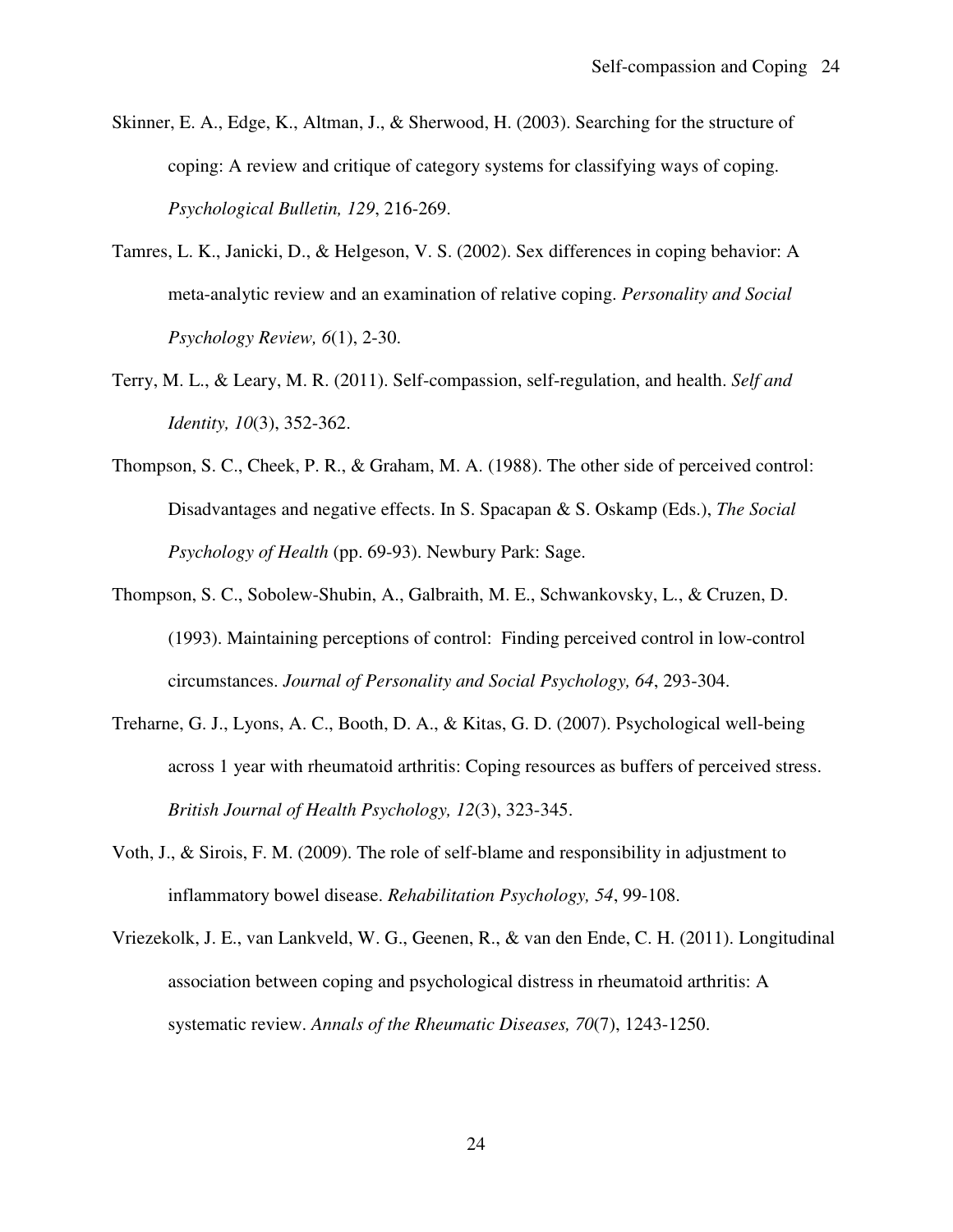# Table 1.

*Demographic characteristics of each illness sample.* 

|                            | Illness group |              |  |  |  |  |
|----------------------------|---------------|--------------|--|--|--|--|
|                            | Arthritis     | <b>IBD</b>   |  |  |  |  |
| $\boldsymbol{N}$           | 170           | 155          |  |  |  |  |
| Sex (% female)             | 91.5          | 83.1         |  |  |  |  |
| Age                        |               |              |  |  |  |  |
| Mean (SD)                  | 47.44 (11.6)  | 38.84 (12.8) |  |  |  |  |
| Range                      | 18-75         | 18-72        |  |  |  |  |
|                            |               |              |  |  |  |  |
|                            | 92.1          | 93.6         |  |  |  |  |
| Ethnicity (% Caucasian)    |               |              |  |  |  |  |
| Country $(\%)$             | 49.1          | 48.7         |  |  |  |  |
| Canada                     | 44.2          | 31.2         |  |  |  |  |
| <b>United States</b>       | 4.12          | 14.3         |  |  |  |  |
| United Kingdom             | 1.2           | 1.3          |  |  |  |  |
| Australia/New Zealand      | 1.2           | 4.5          |  |  |  |  |
| Europe                     |               |              |  |  |  |  |
|                            | 36.4          | 43.6         |  |  |  |  |
|                            | 21.0          | 20.8         |  |  |  |  |
| Employment status (%)      | 18.5          | 25.5         |  |  |  |  |
| Full-time                  | 24.1          | 10.1         |  |  |  |  |
| Part-time                  |               |              |  |  |  |  |
| Unemployed/retired         | 13.3          | 13.6         |  |  |  |  |
| Disabled                   | 66.1          | 65.6         |  |  |  |  |
| Education $(\% )$          | 20.6          | 20.8         |  |  |  |  |
| High school or less        |               |              |  |  |  |  |
| University or college      | 57.0          | 67.5         |  |  |  |  |
| Graduate school            | 20.6          | 7.9          |  |  |  |  |
| Relationship status $(\%)$ | 22.4          | 24.5         |  |  |  |  |
| Married                    |               |              |  |  |  |  |
| Separated/Divorced/Widowed |               |              |  |  |  |  |
| Never married              |               |              |  |  |  |  |

*Note*: IBD = Inflammatory bowel disease; SD = standard deviation;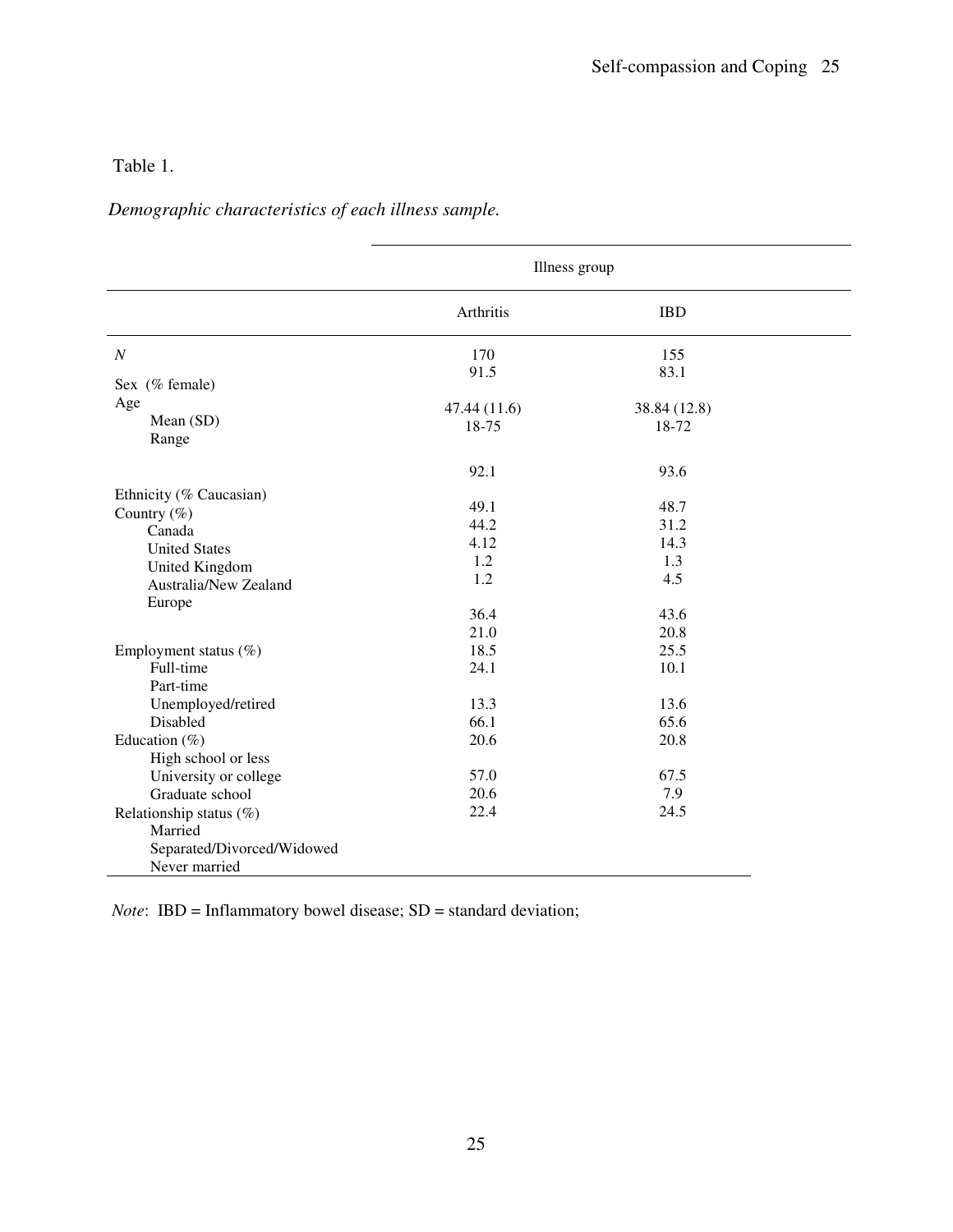Table 2.

Descriptive Information and Correlations of the Model Variables in the Arthritis and Inflammatory

| Variable             |                | $\overline{2}$           | $\overline{3}$ | $\overline{4}$ | 5                        | 6                        | 7                        | 8              | 9                        | 10                       | 11                       |
|----------------------|----------------|--------------------------|----------------|----------------|--------------------------|--------------------------|--------------------------|----------------|--------------------------|--------------------------|--------------------------|
| 1. SC                | $\blacksquare$ | .19*                     | $.41*$         | $.33*$         | $-.28*$                  | $.32*$                   | $.37*$                   | $-.35*$        | $-.46*$                  | .43*                     | $-.56*$                  |
| 2. IN                | $.18*$         | $\overline{\phantom{a}}$ | $.25*$         | .40*           | .05                      | $.28*$                   | $.21*$                   | $-.12$         | .15                      | .09                      | $-.07$                   |
| 3. ACT               | .48*           | $.33*$                   | $\blacksquare$ | $.71*$         | $-16$                    | $.37*$                   | $.45*$                   | $-.34*$        | $-.07$                   | .40*                     | $-.31*$                  |
| 4. PLAN              | $.41*$         | $.35*$                   | $.63*$         | $\blacksquare$ | $-.12$                   | $.51*$                   | $.60*$                   | $-.29*$        | .01                      | $.36*$                   | $-.24*$                  |
| 5. DEN               | $-.17*$        | .01                      | $-.09$         | $-.02$         | $\overline{\phantom{a}}$ | $-.06$                   | $-.39*$                  | $.37*$         | .43*                     | $-.35*$                  | $.31*$                   |
| 6. PRF               | $.52*$         | $.34*$                   | $.45*$         | $.42*$         | .01                      | $\overline{\phantom{a}}$ | $.36*$                   | $-.25*$        | .02                      | $.35*$                   | $-.20*$                  |
| 7. ACC               | $.28*$         | .12                      | $.29*$         | $.38*$         | $-.26*$                  | $.29*$                   | $\overline{\phantom{a}}$ | $-.32*$        | $-.21*$                  | .48*                     | $-.35*$                  |
| 8. BDIS              | $-.42*$        | .03                      | $-.31*$        | $-16*$         | $.32*$                   | $-.20*$                  | $-.17*$                  | $\blacksquare$ | $.37*$                   | $-46*$                   | $.37*$                   |
| 9. SB                | $-.50*$        | $.17*$                   | $-.13$         | .03            | $.32*$                   | .00                      | $-.14$                   | $.51*$         | $\overline{\phantom{a}}$ | $-.47*$                  | $.47*$                   |
| 10. CSE              | $.47*$         | $-.06$                   | $.38*$         | $.23*$         | $-.22*$                  | $.31*$                   | $.29*$                   | $-.56*$        | $-.39*$                  | $\overline{\phantom{a}}$ | $-.54*$                  |
| 11. PSS              | $-.56*$        | .02                      | $-.35*$        | $-.23*$        | .15                      | $-.26*$                  | $-.10$                   | $.48*$         | $.38*$                   | $-.57*$                  | $\overline{\phantom{a}}$ |
| 12. TDIAG            | $.16*$         | .04                      | $.17*$         | .14            | $-.09$                   | .10                      | $.22*$                   | $-.24*$        | $-.13$                   | $.25*$                   | $-.10$                   |
| 13. AGE              | $.29*$         | $-.01$                   | .06            | .14            | .06                      | $.20*$                   | $.17*$                   | $-13$          | $-.15$                   | $.23*$                   | $-.26*$                  |
|                      |                |                          |                |                |                          |                          |                          |                |                          |                          |                          |
| Mean (Arthritis)     | 2.98           | 2.26                     | 2.75           | 2.66           | 1.31                     | 2.28                     | 3.08                     | 1.55           | 3.66                     | 3.58                     | 2.83                     |
| SD (Arthritis)       | .69            | .81                      | .75            | .83            | .55                      | .87                      | .78                      | .74            | 1.70                     | .94                      | .84                      |
| Mean (IBD)           | 2.87           | 2.41                     | 2.77           | 2.69           | 1.34                     | 2.22                     | 3.03                     | 1.54           | 3.77                     | 3.72                     | 2.87                     |
| $SD$ (IBD)           | .71            | .95                      | .88            | .89            | .56                      | .92                      | .80                      | .75            | 1.61                     | .91                      | .74                      |
| $\alpha$ (Arthritis) | .94            | .79                      | .60            | .69            | .44                      | .77                      | .75                      | .70            | .71                      | .92                      | .90                      |
| $\alpha$ (IBD)       | .94            | .89                      | .81            | .81            | .53                      | .83                      | .80                      | .77            | .67                      | .91                      | .91                      |

Bowel disease (IBD) Samples.

*Note.* Bivariate associations for the Arthritis sample are presented in the lower diagonal and bivariate associations for the IBD sample are presented in the upper diagonal of the table.

*Note.*  $SC = self-compassion$ ;  $IN = instrumental support coping$ ;  $ACT = active coping$ ;  $PLAN =$ planning coping; DEN = denial coping; PRF = positive reframing coping; ACC = acceptance coping;  $BDIS =$  behavioral disengagement coping;  $SB =$  self-blame coping;  $CSE =$  coping efficacy;  $PSS =$ perceived stress; TDIAG = time since diagnosis. *Note.* \* *p* < .05.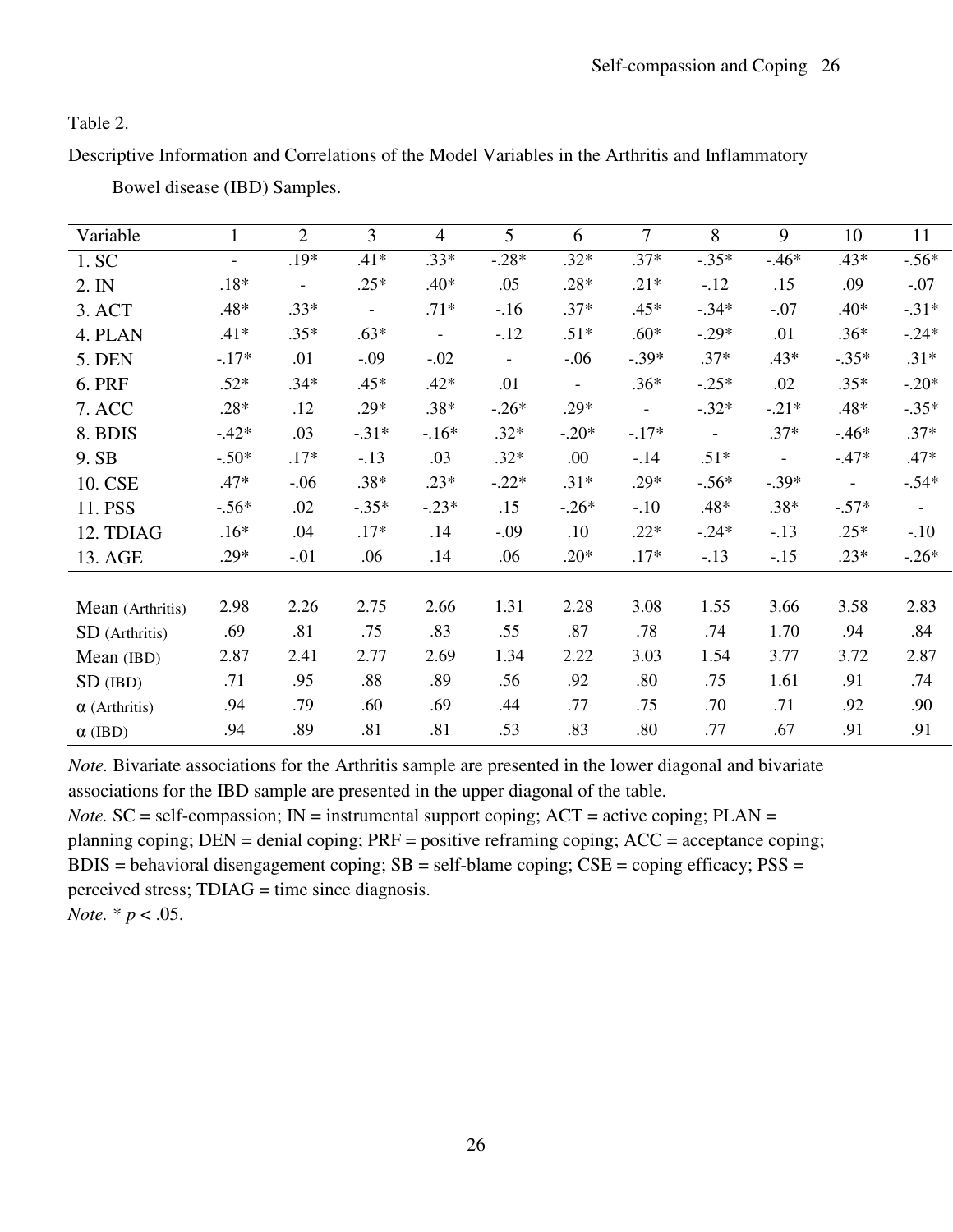

*Figure 1*. Conceptual model linking self-compassion to stress via coping styles and coping selfefficacy.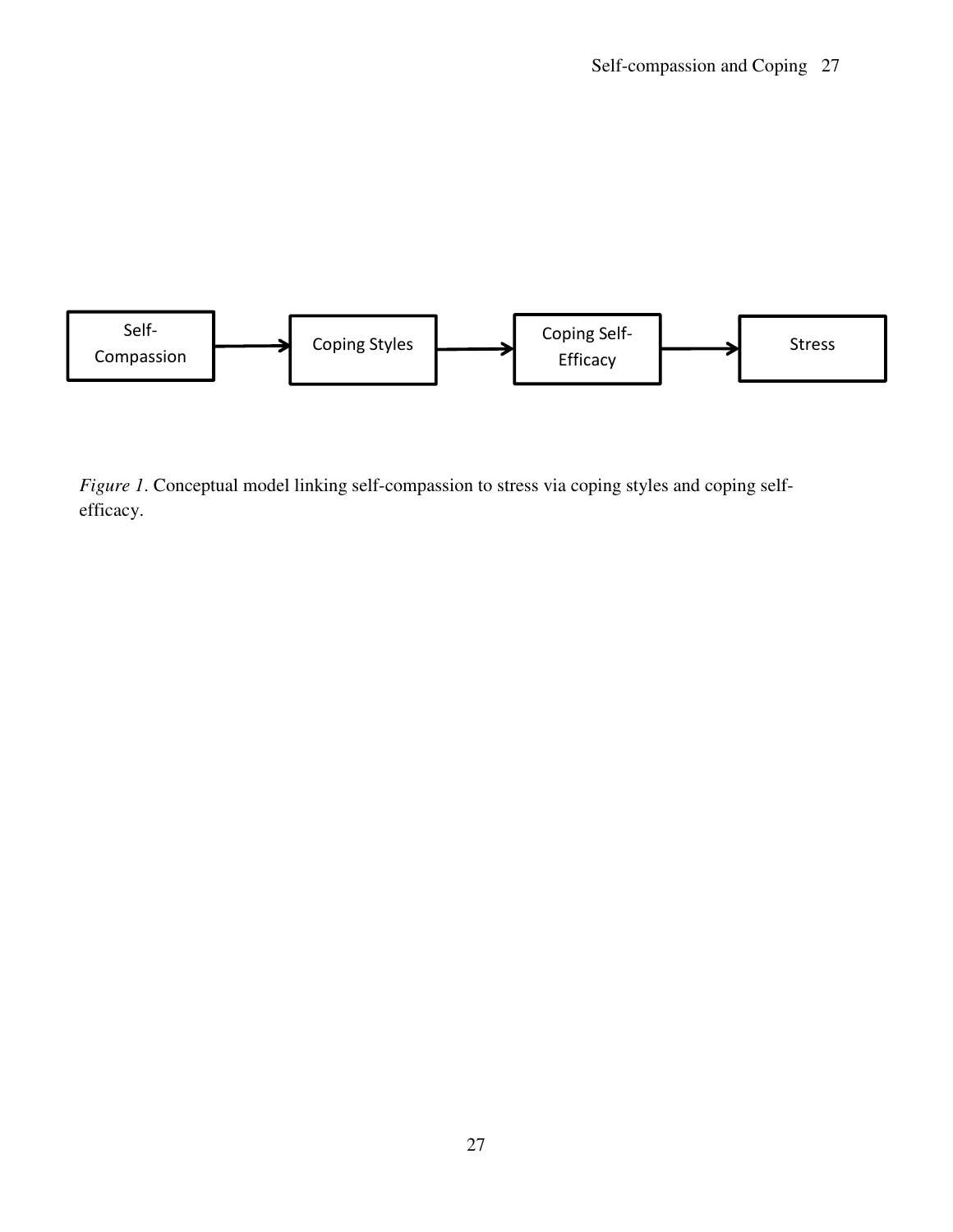

*Figure 2.* Final model linking self-compassion to stress via coping styles and coping self-efficacy.